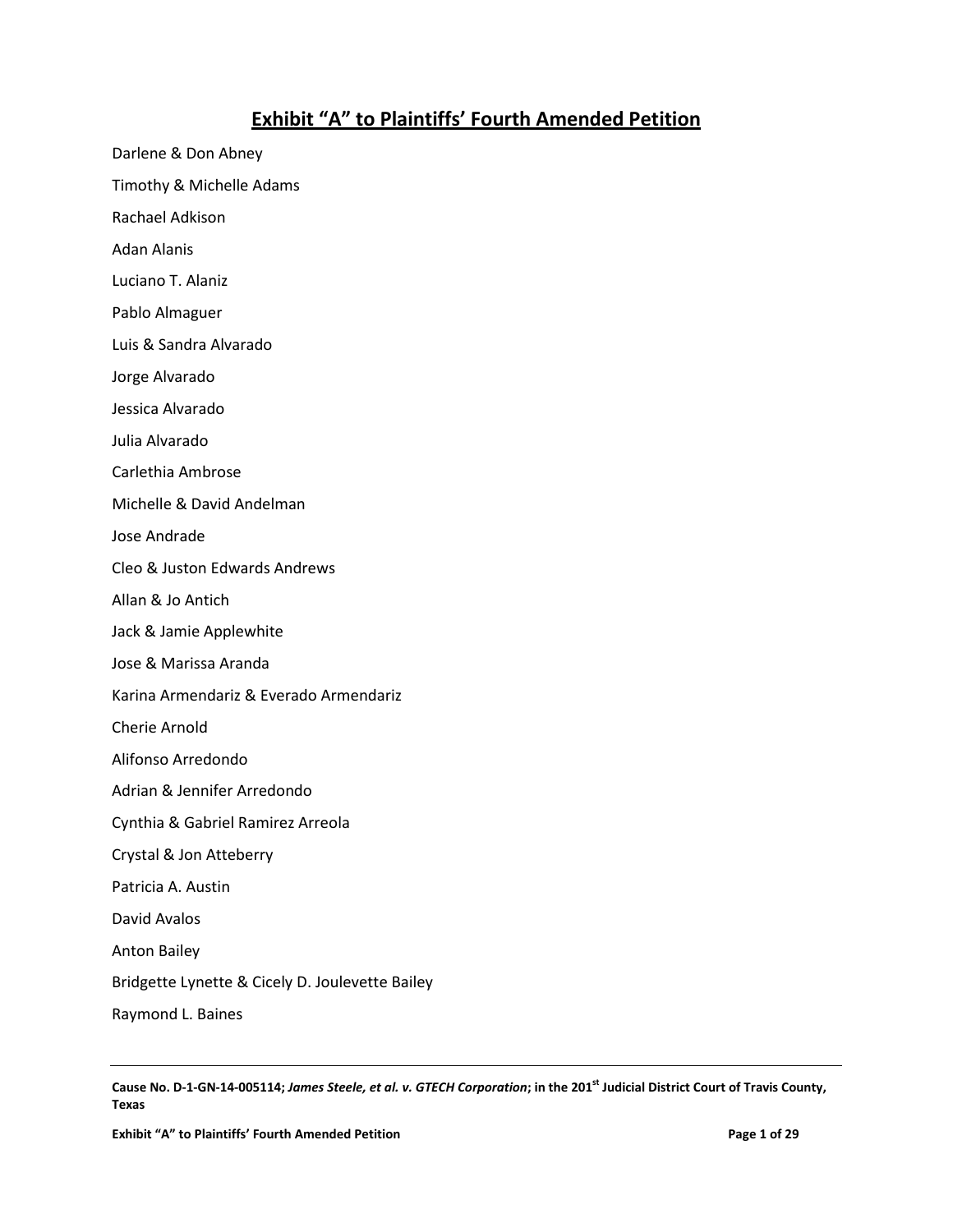Cathy & Clarence Baker Jeremy Baker Brian & Lorry Baldwin Richard & Balladares Russell D. & Brenda G. Ballard Quincy J. & Martha J. Baltrip Jonathan & Lindsay Banks Harold W. Barber Sandra L. Barber Iris Barrientos Jeanie & Jeremy Wilson Basham Robert Baugh Deborah K. Bean Kevin Beckner Sandra & Steve Belden Mary Bell Bon & Diana Beltran Janie Benjamin James E. III & Petra S Bennett Felicia & Shyam Bhelle Lawrence Biehler Alvin & Marilyn Biela Bonnie J. Binns Brian L. & Susan M. Black Eva & Robert Blackwell Janice Blake Shane & Tauna Danielle Blevins Sophia Yvonne & David Allen Blevins James Bluiett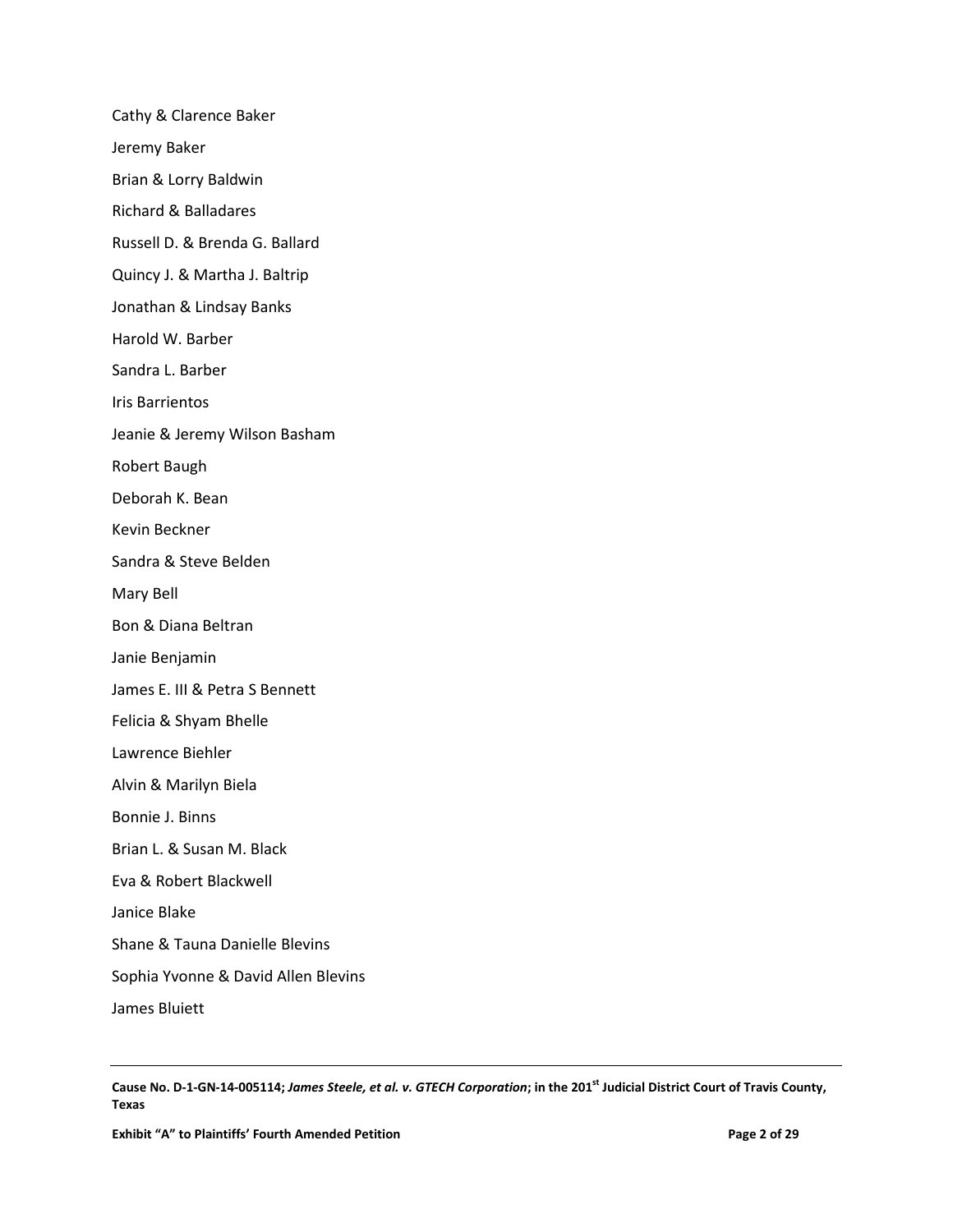Antoine & Tamara Bolden Amanda Bolding Chris Bolton Anthony Bonkowski Loyce Boose Jessica Bornholdt Susan I. Bosquez Latisha Boyd Russ & Lynn Brandau Deanna L. & James L Brandenburg Annie Breitling & Jerry Walker Samuel G. & JoAnn Breitling Odis B. Briggs, Sr. Sascha Brigham Virginia Briner David Brockwell James Brodie & Rachel Biggs Jeremy Brooks Alan & Jeanette Brown Eddie & Sandra Brown Stacey L. Brown Tara Brown Tyrone & Mary Brown LaKesha Brownfield Dianna & Tommy Bruton William S. Bryer Mi Chelle & Jason Bunte Dietriche & Allison Butler Gordon & Shannon Butler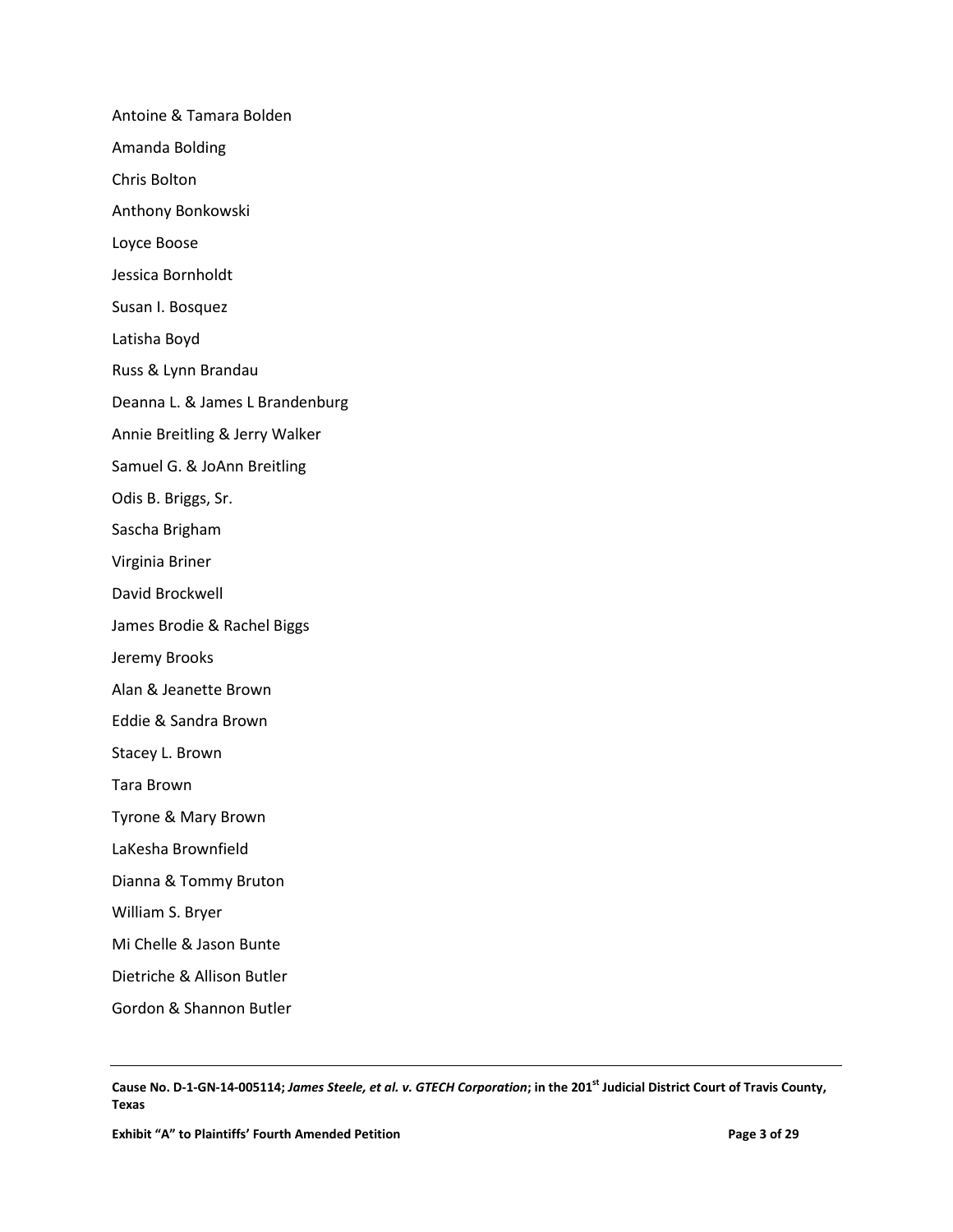David W. Byars

Stacie Byington

Calvin Byrd

Amber Cain

Earnestine Calhoun

Rashelle Caliebe

Kimberly Campbell

Jesus Campos

Ricardo Canales, Jr.

Alma Nellie Cantu

Juan Cantu

Pauline Cantu

Roel & Herlinda Cantu

Leticia & Pedro Cardenas, Jr.

Rigo & Gabriella Cardosa

Alfred B. Carlin

Amanda Carpenter

Melvin Carraway

Raymond & Ranisha Carter

Robert & Beverly Case

Joe & Esther Castaneda

Alfred & Rosario Castillo

Cody & Jacklyn Fowler Castillo

Tomas Castro, Jr. & Carmen Elizondo

Brent Catalena

Randy & Tina Caudle

Sylvester Celestine

Anthony Cerniglia & April Davis

Mary Helen & Trini Rivera Cervantez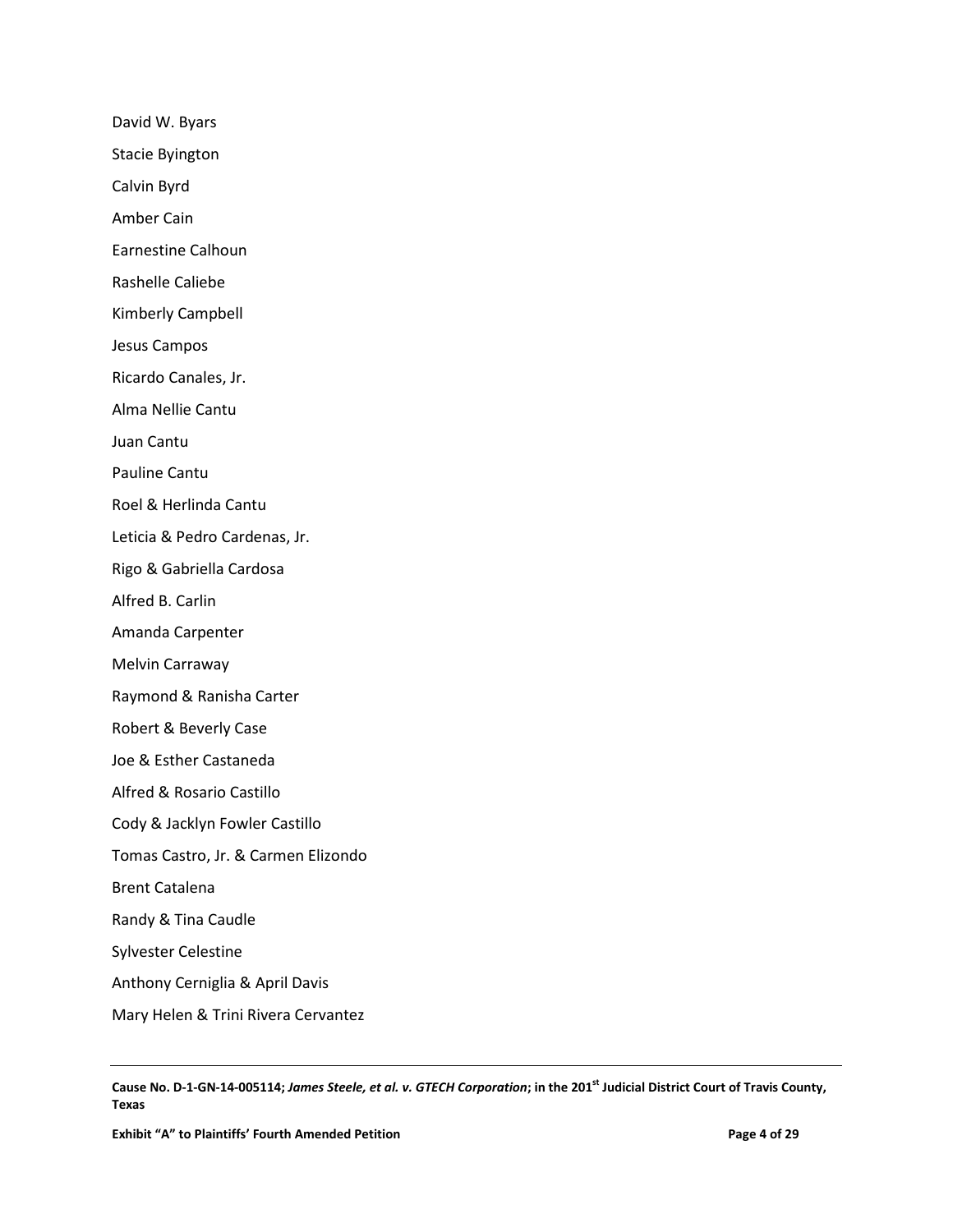Clement & Mildred P. Cervenka Crystal & Joseph Chambers Josie Chapa Angelia Chapman James R. Chapman Juan Chapoy T C Chat Jessie & Sonia Chavarria Bertha & Cruz Chavez Eric Chavez Maria H. & Arturo Chavez Roy & Crystal Chavez Rayford A. & Ruby Chimney Ismail & Fatima Ismail Chintamen Daryl Clark Mark & Dena Claver Carl Clay Billy & Cathy Cleaver Kwamen Cleveland Karon & Christopher Cloyd Corey Cobb & Cynthia Guice Dan & Cynthia Cobian Felicia Coleman Willie J. & Ruth Helen Collins Mary Conners Sharon Conti Irma Contreras Cheryl Renee Cook Kathy Cook

Cause No. D-1-GN-14-005114; *James Steele, et al. v. GTECH Corporation*; in the 201<sup>st</sup> Judicial District Court of Travis County, **Texas**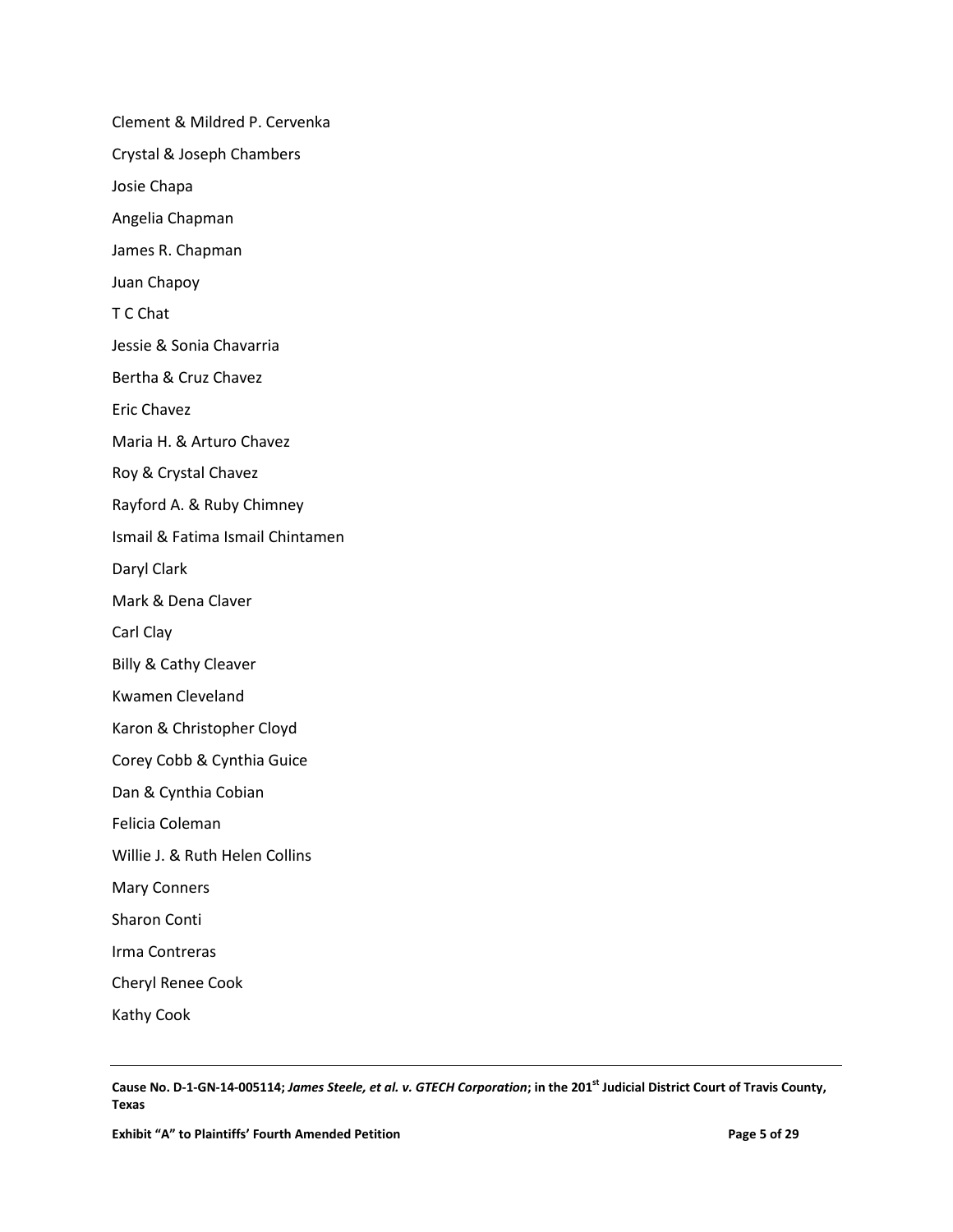Ben Luke Cooke Betty & Sylvester Cooper Luis Correa Lisa & Jeff Corzine Gloria & Mack Cotton Gena & Casey Craig Pam Crain Larry & Dorothy Crane Truman Crane, Jr. Janice Craven Don Crawford Andrea Creamer & Bobby Stell Jeanie Crenshaw Michael A. Crist, DDS, PA Jerry & Bobbie Cruikshank Gerald Crump Alfredo V. & Melva Cruz Daniela Cruz Felix Cruz & Gloria Valdez Janet Cruz & Michael Iglesias Teresa Cruz David & Stephanie Culver Sandra Curry Mitzi Curtis Verneice S. Daniels Reginia Daniels-Young Jacqueline & Jesse Dans Sherry Davidson Michelle Davies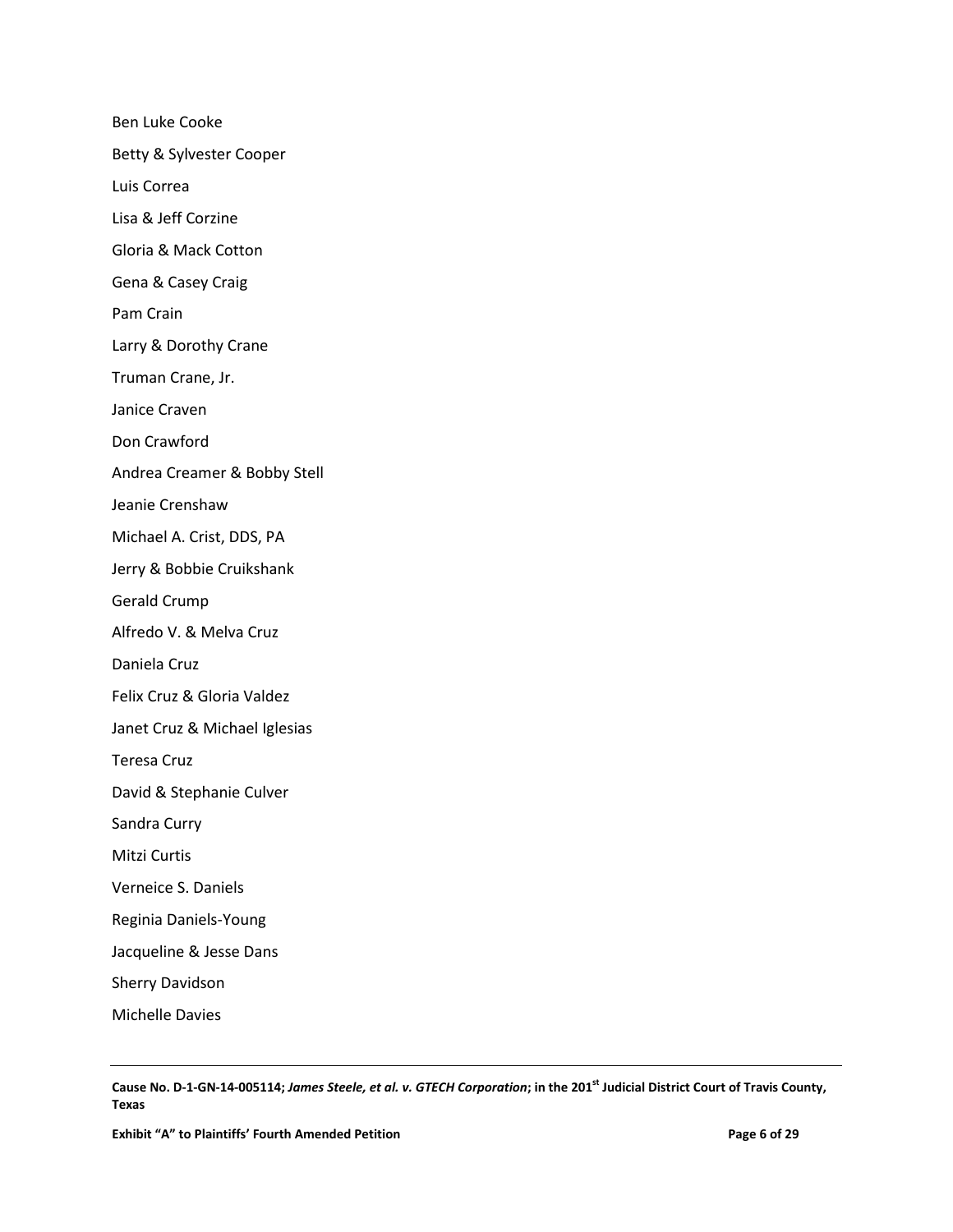Bennie & Latoya C. Davis Bobby & Anna Davis Lakesha Davis & Dequincy Hollins Michell Davis R L & Lisa Davis Thomas Joe & Chasity Adams Davis Juan Albert De La Cruz Carlos De la Fuente Eduardo Tarango De La O Jr. Edna De La Torre Mary Diaz De Leon Joe & Janie De Los Santos Lucinda & Miguel A. de los Santos Maura DeAngelo & Brandon Tripicchio Gaile Dearing Joan Deckard Douglas P. & Kristen Deeken Tom Deere Diana Degollado Josie Degollado Omar M. Del Bosque Joe DeLeon Virginia Diaz DeLeon Evangelina Ruiz Delgado & Andres Perez Kelly B. & Angelica M. Delgado-Goudschaal Juanita F. Dembo Velma Denby Derek & Jo Helen Deplanter Elissa Dews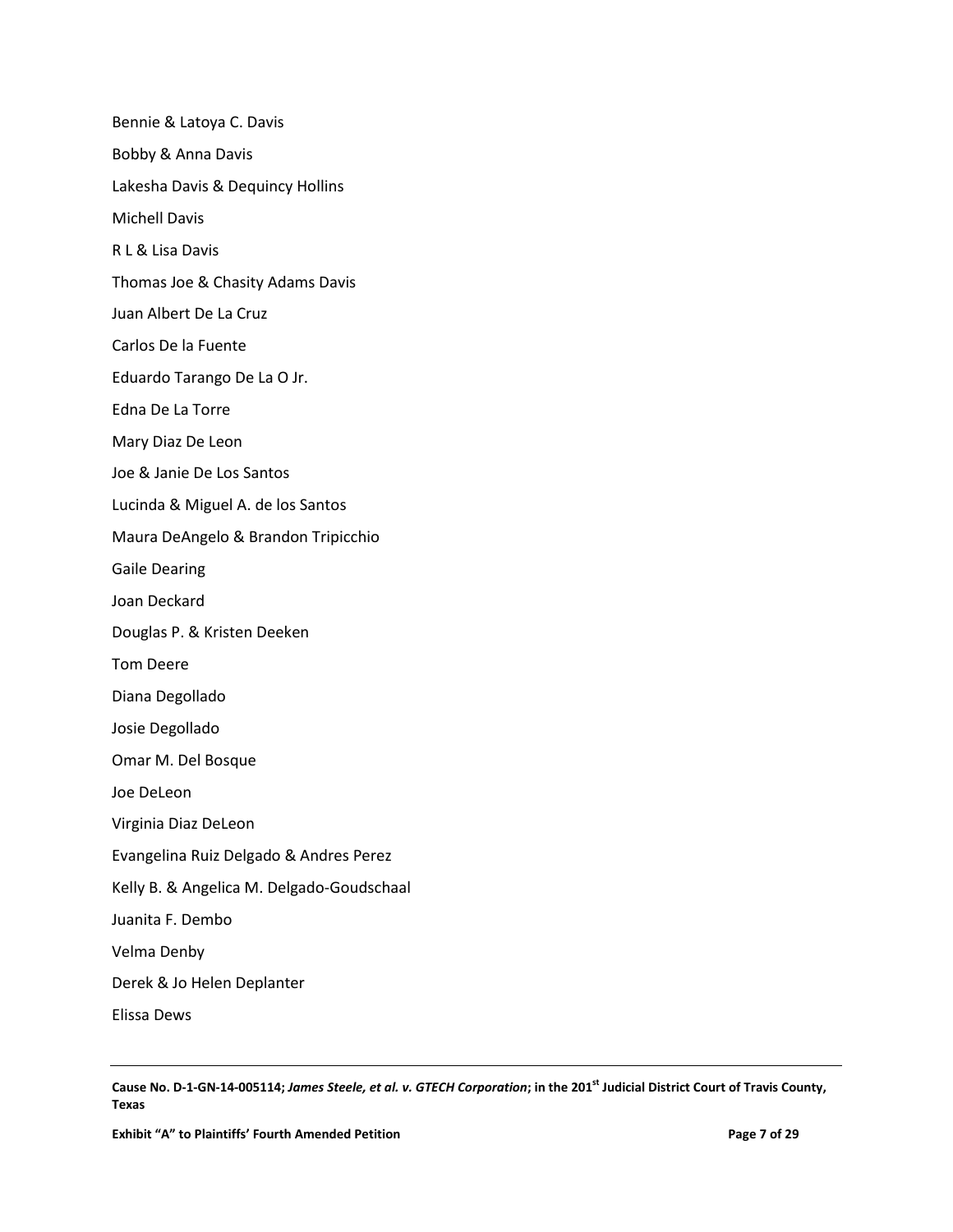Lela M. Diggs Jeannette Dilosa Christopher Dohm & Megan Maynord Charles William & Julia Patricia Dohm, II Manuel & Sanjuana Dominguez Carol & Lionel, Sr. Donald Robert & Christine Donaldson Derek & Rena Doughty Clifton & Mickey Douglas Eric Douglas Tyler Doyle Denis & Janet Duckworth Jennifer & Michael Dulin TrayLicia Dunlap Sandy & Lester Durham Kathlyn & Michael Dvorak Mary Eaglan Zeltee Edwards Suehadie Elizondo Michelle Ellinwood Cardell D. Ellis Kimberly Ellis Michael & Angela Ellis Joseph & Claretta Eni Deron J. Entler Adrian & Cindy Esparza Melissa Estepa Daisy Evans Freddie & Stephanie Evans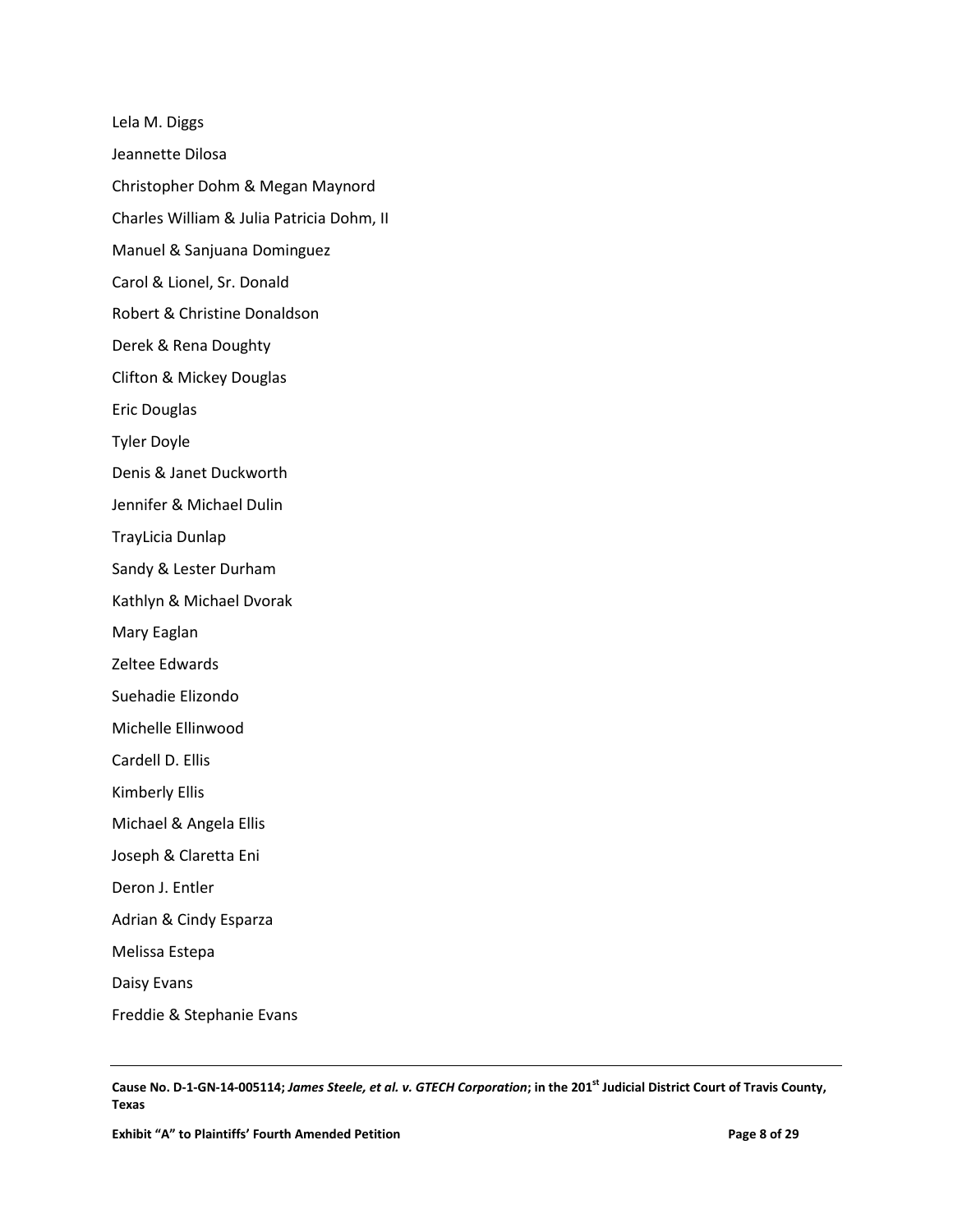Nicole Everett

Doug Farmer

Jason Feagin

Johnnie Felan

Ovum Ferguson

Alvin Ferrell

Daniel Joel Fink

Melodie Colleen Fitts

Copeland Fitzgerald

Donnie & Brandi Flanagan

Dorothy Flanagan

Thil Flinoil

Ray & Susan Flood

Alejandra Flores

Alma Flores & Gloria Sedillo

Aurelia Flores

Edgar Flores & Sandra Guerrero

Sandy Flores

Charlotte Floyd

Beau & Rachel M. Follis

Wilbert T. & Trina R. Forcey

Derrick Fort

Everett Fortiscue

Auduery Franklin

Clarence Franklin

Josephine Franklin-Keys

Delphine French

Gudrun Fryer

Michelle Fuentes & Jaime E. Yeack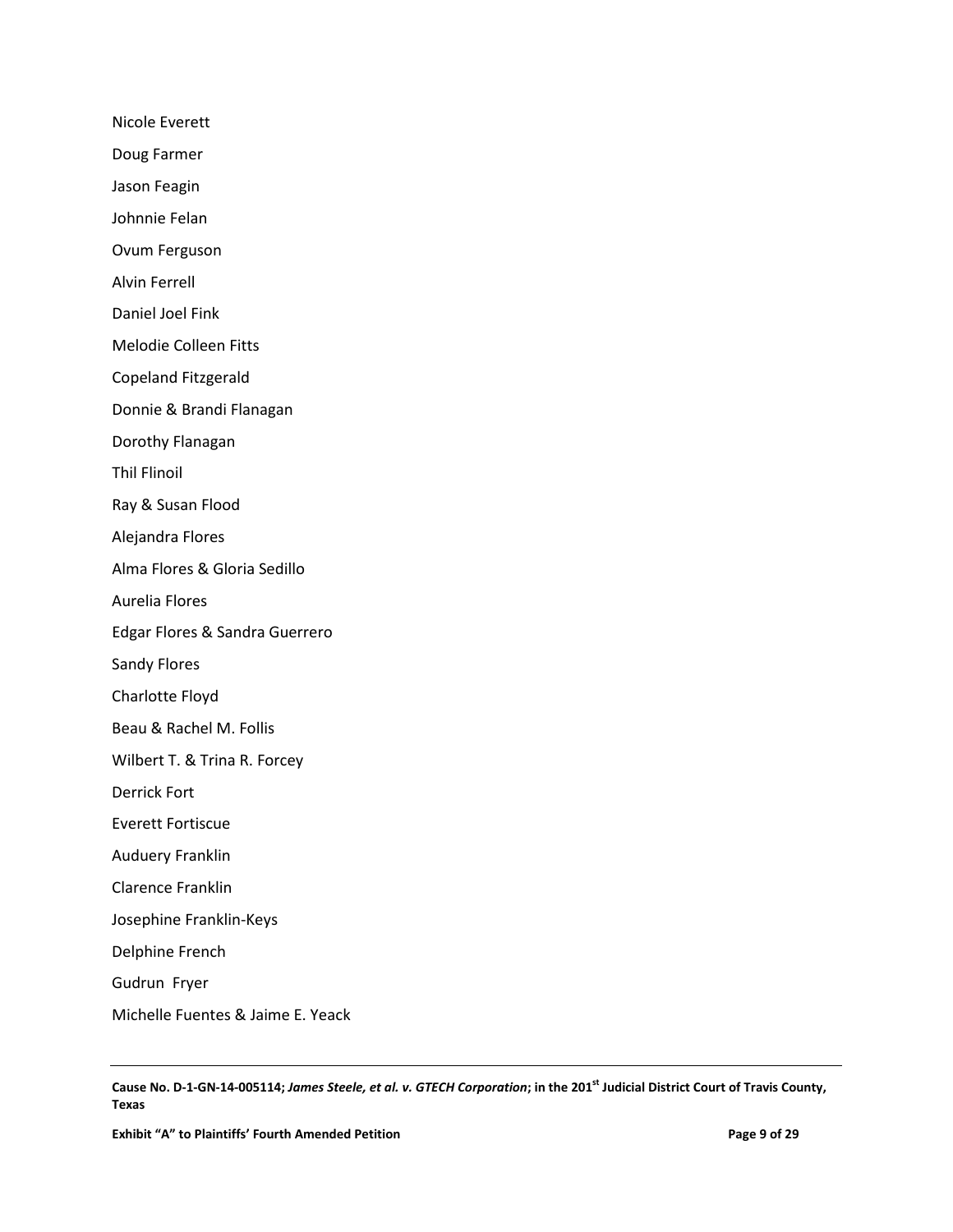Josue Fuentes Martha & Daniel Galindo Kristopher Galland Sylvia & John Gallardo Soledad Gallardo & Cruz Gallardo, Jr. Josie & Charles R. Gallegos Roxanne Gallegos Kevin & Delia Galligan Kay Gallivan Andrew J. Garcia Bertha & Dario Garcia Erica Garcia Godofredo Garcia Lucy T. & Rafael Garcia Olga Garcia Raphael Garcia Robert & Olivia Garcia Rolando Garcia Martin Garcia, Jr. Gina Lizette Garza & Antonio Esparza Rebecca Garza Alvaro Garza, Jr. Daisy Gaston-Akinwanile Pamela Gilbert Terri Gilmore Kortina Givens & Rowland Chandler Tina Gladney Milagros Gomez Cesar M. & Sylvia Gonzales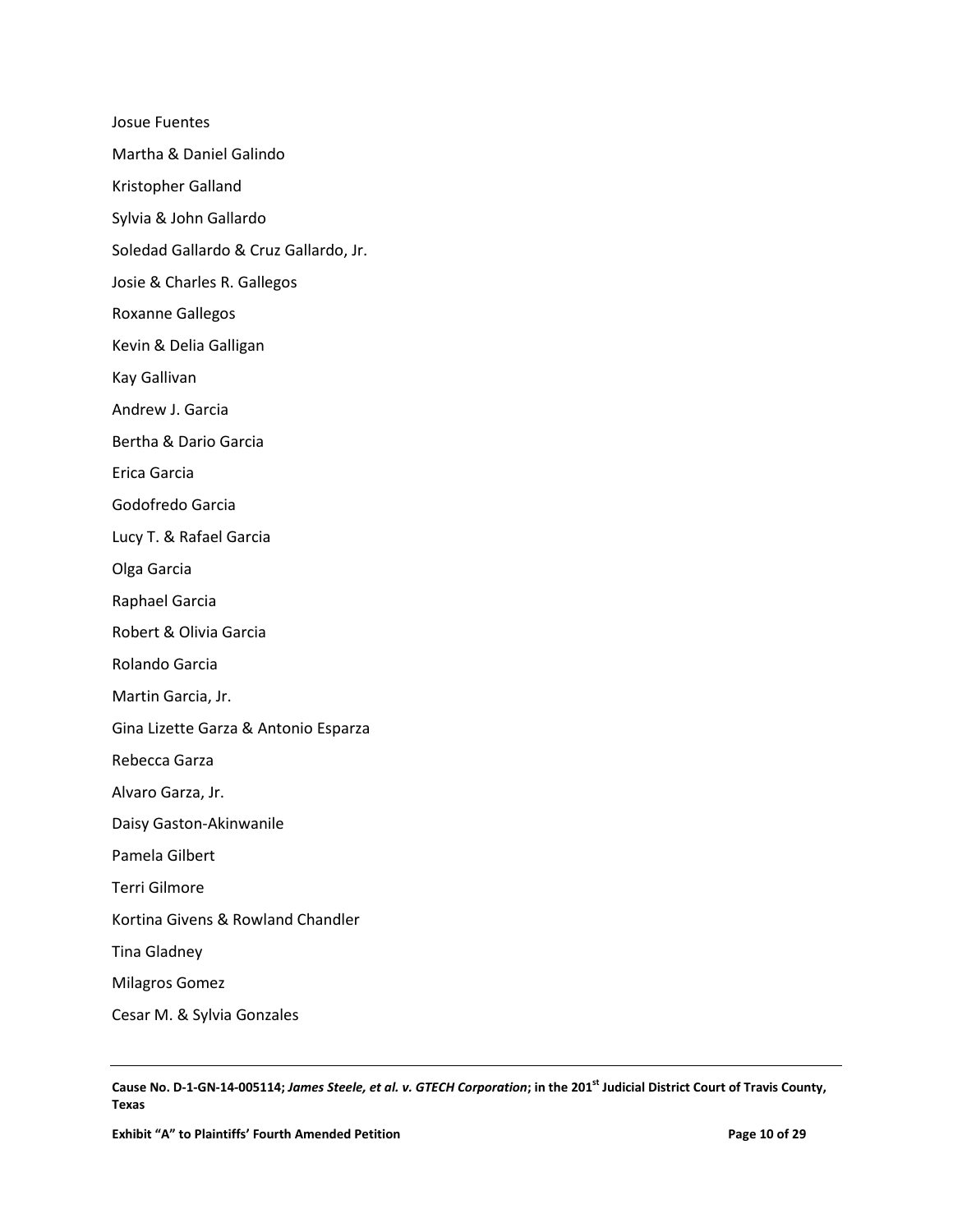Amelia Gonzalez Diana A. Gonzalez Rebecca Anne Gonzalez Roy A. Gonzales Patricia A. Goodley Herb Goodman & Barbara Carr Cecilia Graham Tommie & Connie Graham Michael & Linette Graham Deloria Grant Raymond & Sarah Grant Charles Grays Cyndi Grayson Monique Green Patsy & Lee Green Randy Gregory Pernell Grisby Shane & Audri Grivich Cynthia & Javier Guajardo Sammy & Mireya Guerra Abel, Sr. & Rosemary Guerrero Nerio Abel Guerrero, Jr. Mary Lewis Guidry Lillian Gunn Anthony Gutierrez Harriet Renay & Glenn Guy Albert & Rebecca S. Hackney Charles Aaron & Christa Hailey Christina Hall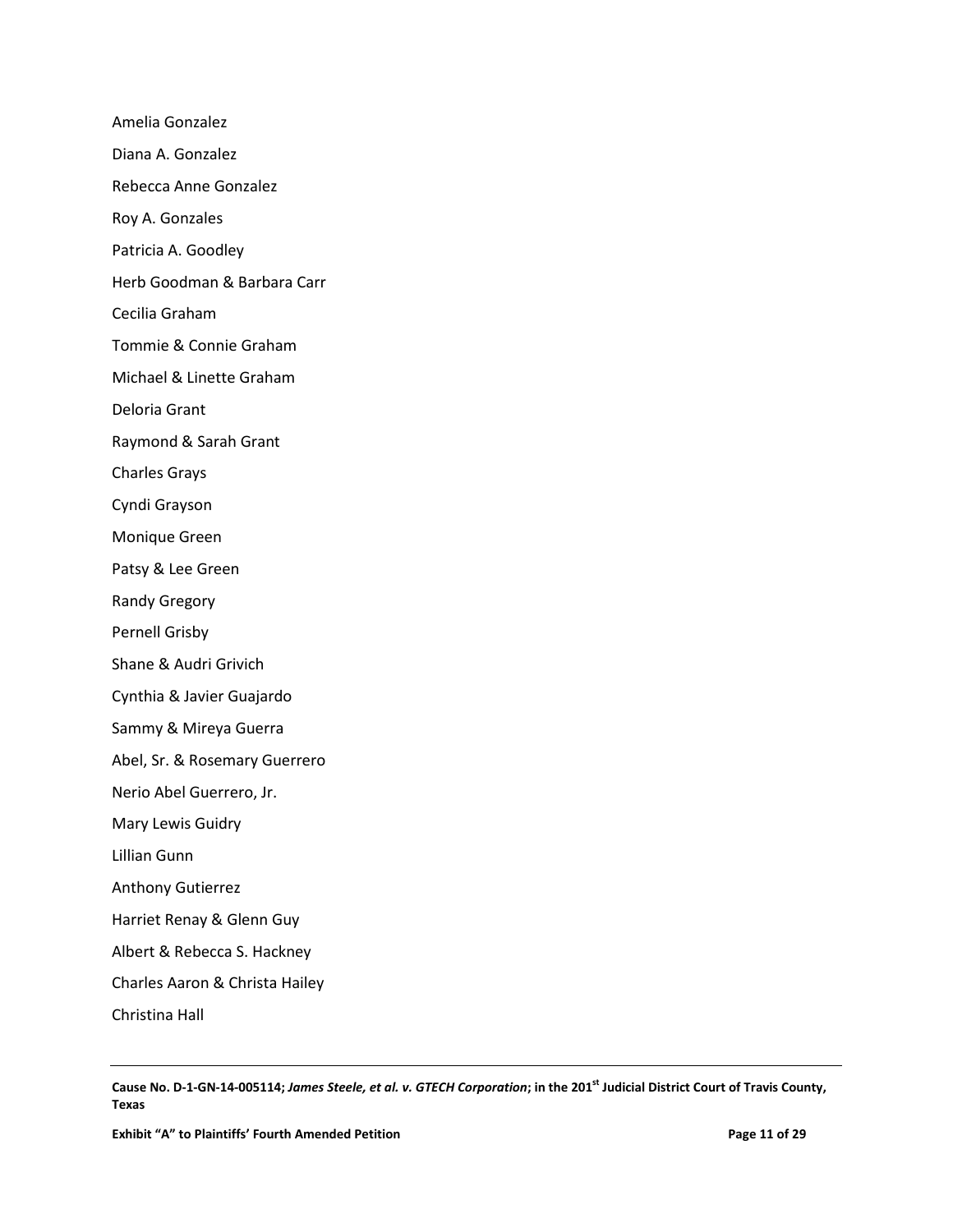Timothy Hall James E. Hamilton Forest Hardy Deanna Harley Richard Harper Cynthia & Howard Harris Jala Harris Kanitia Harris Narsha Harris-Gordwin James Hart Russell Hasker Robert D. & Mary S. Haveron Carlester W. & Evelyn Haynes Kandy & Brian Heard Tawanda Heim-Jones & Gerald Jones, Jr. Jaime Henry Angela Henson Laquena Henson Beatriz V. Hernandez Jose & Florinda Hernandez Maria D. Hernandez Linda Herrington Heath & Elizabeth Hertenberger James C. Hester Lawrence Hicks Peter Hickson Justin Hill Yolanda Hill Otis Hill, Jr.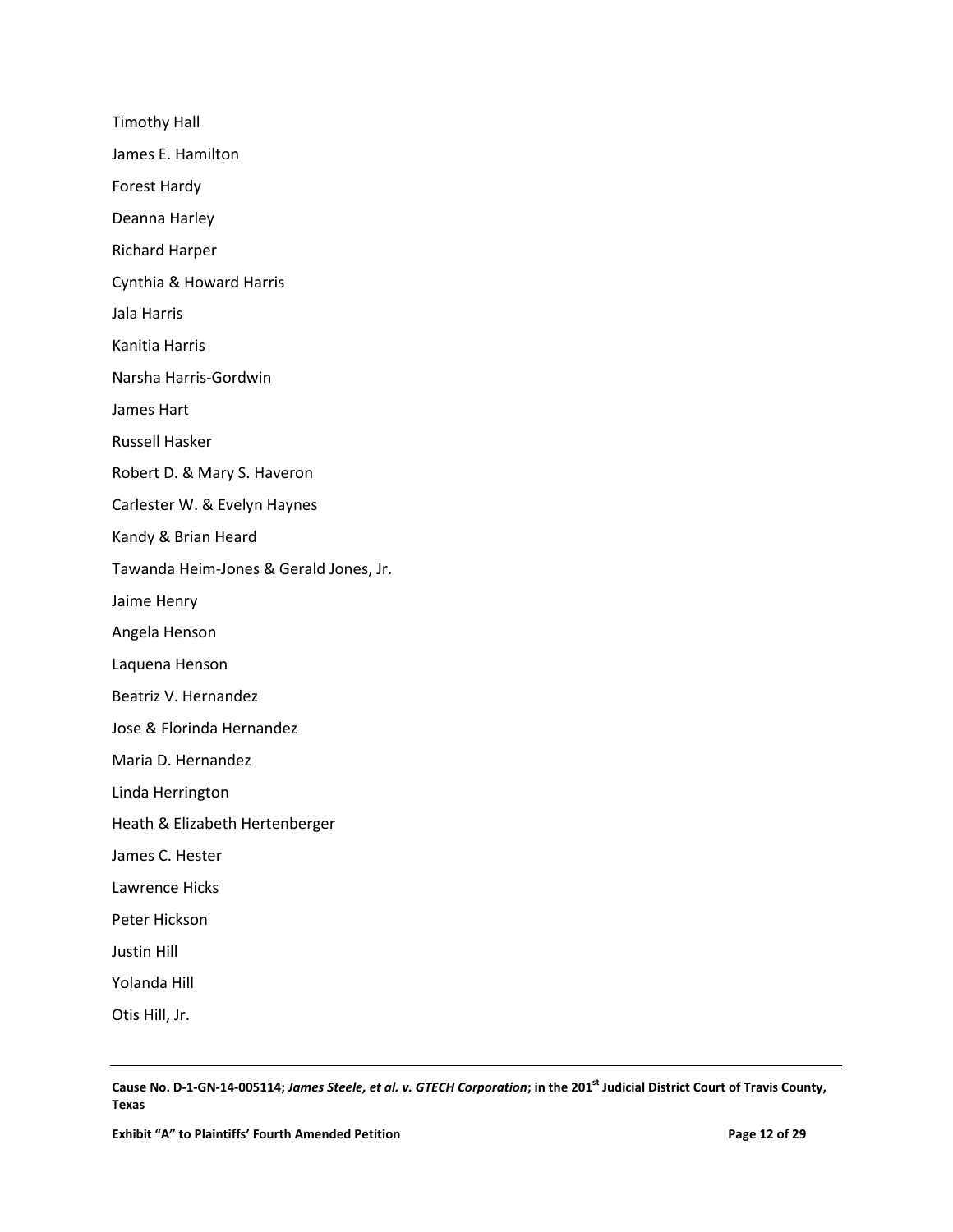Carolyn & Carnell Hines Rudy Hinojosa Darlene & Dale Hodge Brenda Hoelscher Jon & Lindsey Hoggard Brian Holloway Mark & Karen Holloway Steffanie & Brandon Holloway Christine Holmen Deaudralyn Holmes Georgie Holmes Jacob Daniel Honea Sean Honea Gina M. Horton Jimmy Hoskins Renah & Minnie Rene House Shalen House Angela Howard Daneka Howard Donna M. Howard Ralph Gene Howard Carol & Charles Hoyt Brandin Huber Michael Hudson Rosa A. & Rene Huerta Tammy & David Huff Anna Hughes James Ray & Rhonda Sue Hunt Jennifer Hunt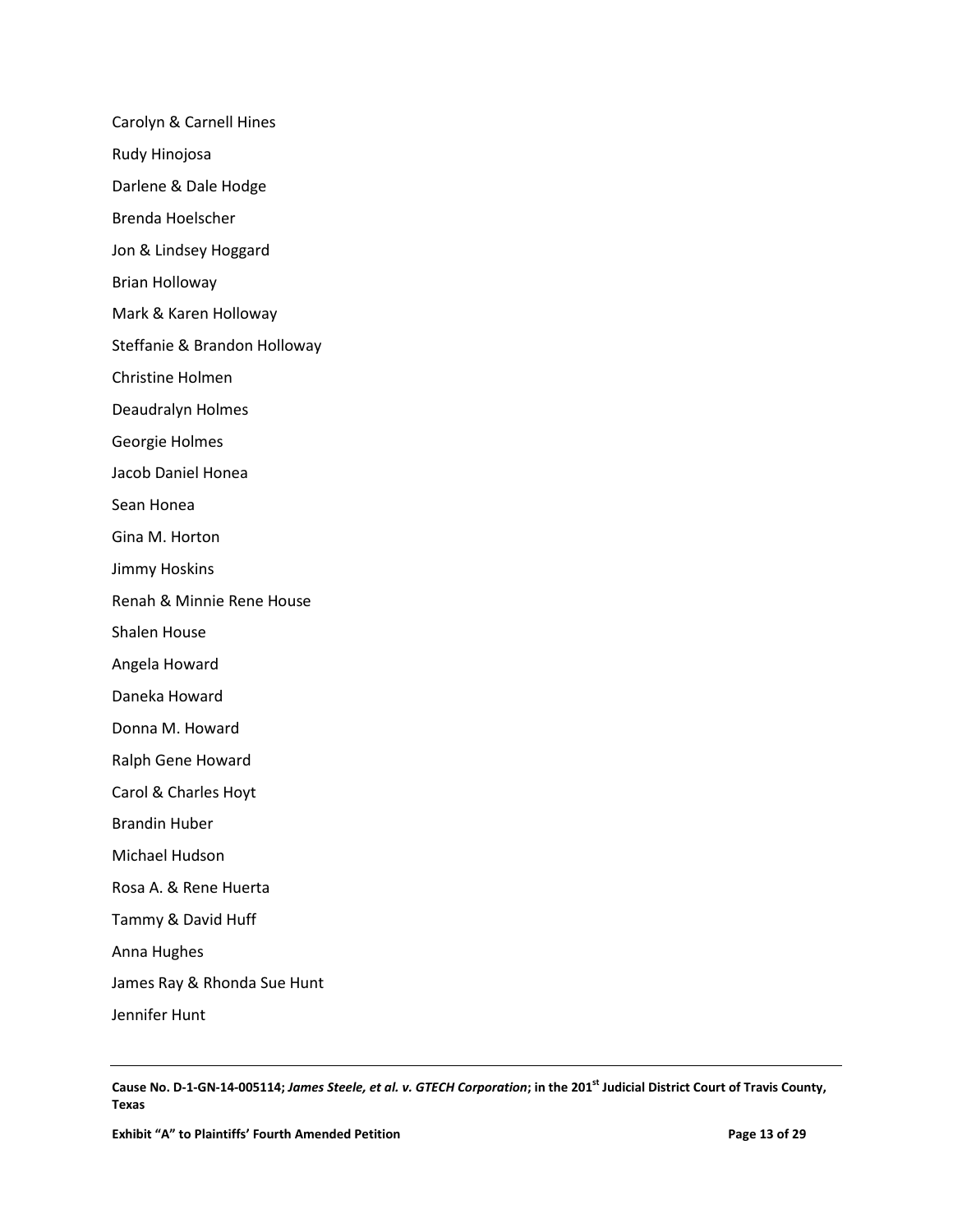John & Gloria Hunt Sharon Hunter David E. & Luewilda M. Hurles Alfie & Tavecia Hutchinson Carol Jackson Jackie S., Sr. & Rose Jackson Johnathan Jaramillo Donnie Jarrett Gwendolyn R Jefferson Jamal Jefferson Joia Jefferson Patricia & Ronald Jenkins Mario Jenkins Richard A. Joe Alton Johnson Buddy & Amanda Johnson Charles E. & Clarice P. Johnson Goldie Johnson James A. & Jessie M. Johnson Neal & Sandra Johnson Roland & Lakundria Johnson Shannon Johnson Terrance & Meesha Johnson Wanda A. Johnson Wilhelmina Johnson Africa K. Jones & Robert Jones, II Mary & David Jones Mitchell Jones Metilda Joseph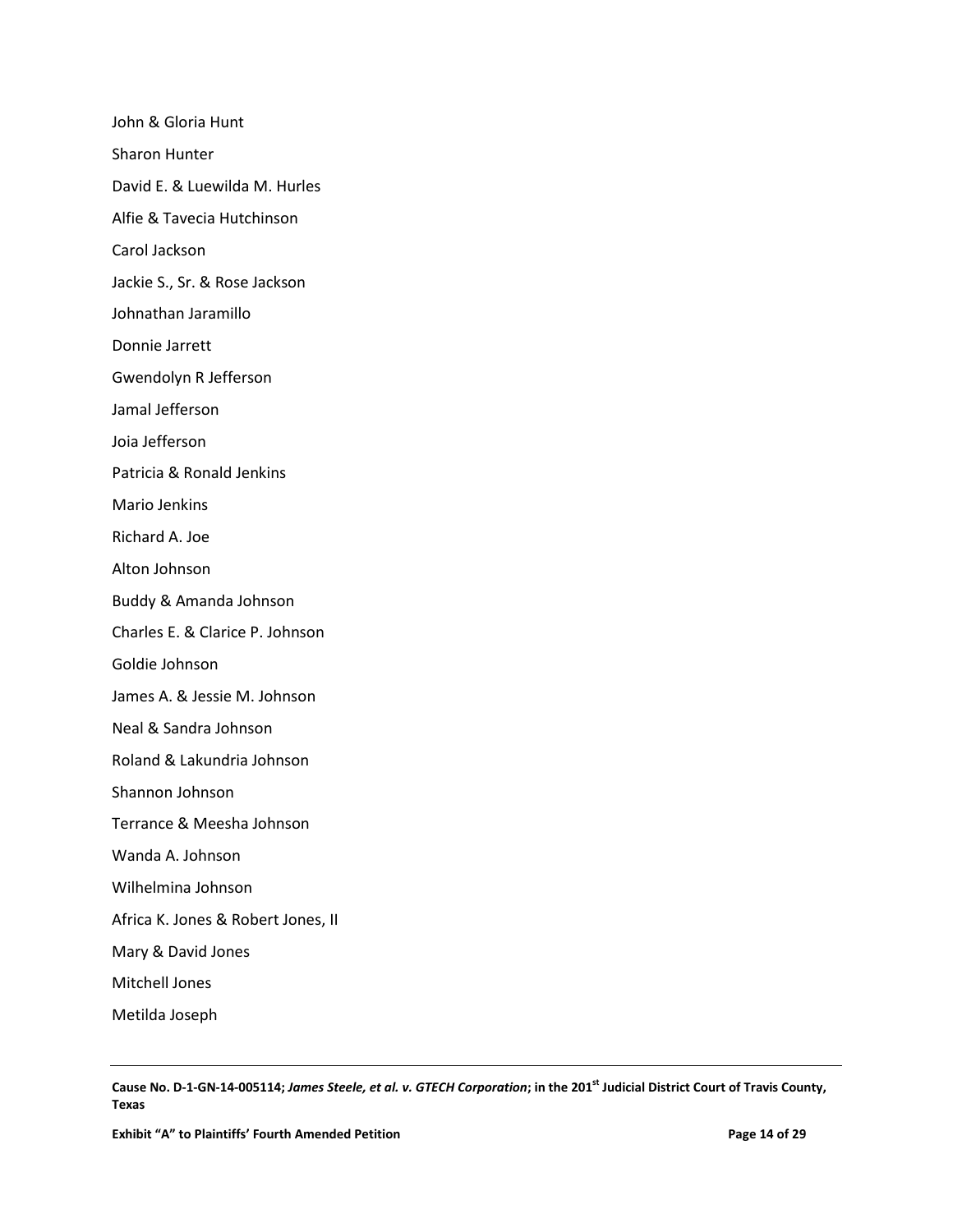Ronald & Alexis Joubert Markeith Joulevette Sandra Joya Escobeda & Carlos Escobedo David Juarez Deborah Juarez Diana Juarez Arturo & Cleofas Juarez David Juarez, Jr. Hasibullah Karim Jericha Karinn & Antonio Jones-Kelly Ernest W. & Katherine T. Karisch Bobby G. & Janet T. Keeling Mambi & Aminata Keita Lena Kelley Eva Muriel & Frederick A. Kendrick James A. & Kim Key Susanne Khan-Evans Darryl & Annjenet Killen Brenda Kimble Rhonda Kinchion Andrew & Evelyn King Arthur King Dorothy King Felicia & Derry King Walter & Jolley Kingsberry Brittany Kiser Richard L. & Annabell Knebel William E. & Cam Koehler Z.E. Kominczak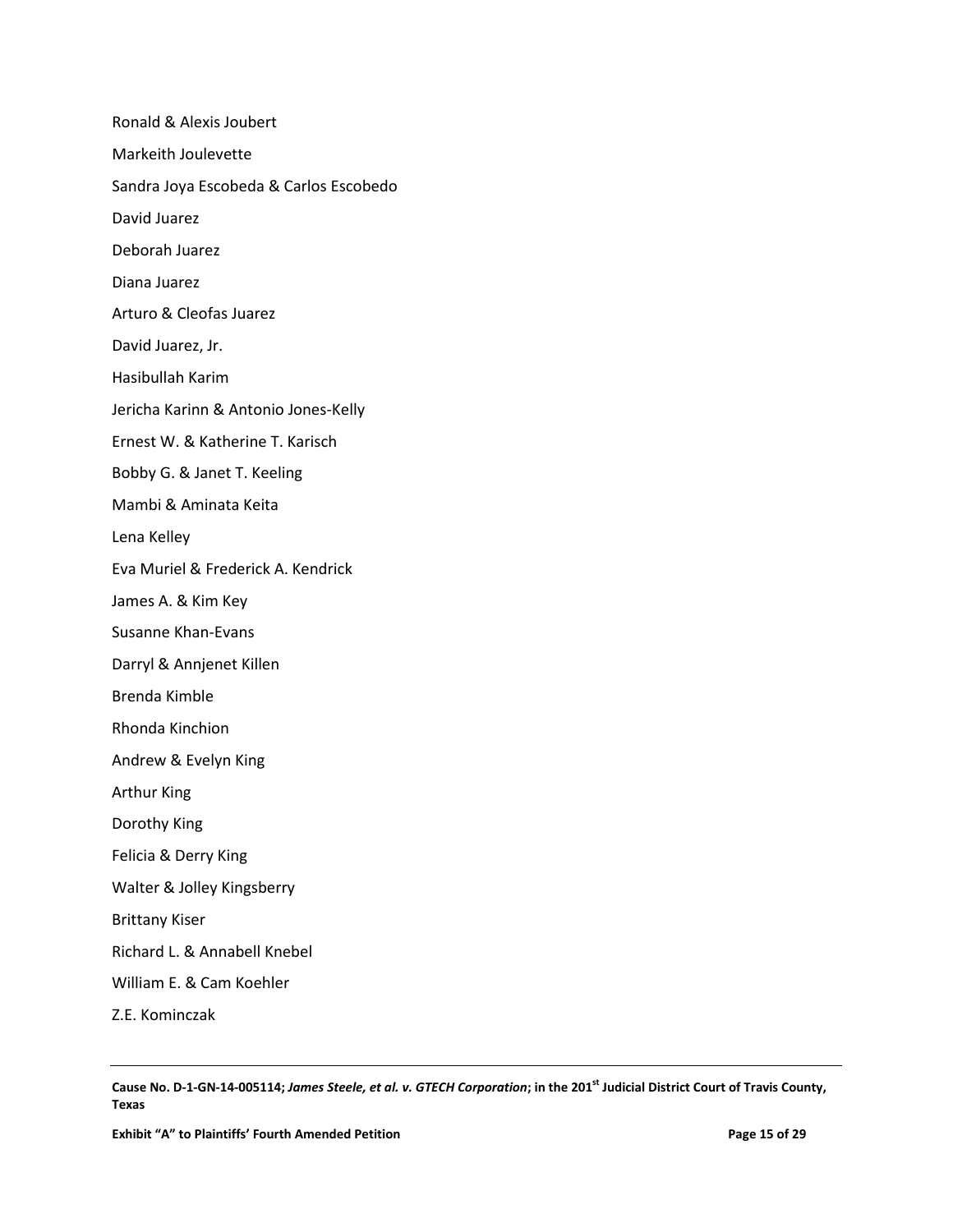Russell Korman

Samuel W. Kostis

Kaci Kovalcik

Darvin Krenek

Ronald & Helen Krueger

Dalores & Justin Kurdupski

Barbara Kyle

Carmene L. Kyle

George Kyle

Randy & Nhi Lam

Jeremy Lane

Kendrick J Lane

Donna Lang

Barbara Lanham

Jeff LaReau

Nikki Michele Larkin

Matthew & Lindsay Larrabee

Danielle Lavertu

Pete Laxson

Veronica & Richard Layman

Leslie Lea

Stephanie Leal

George Lee

James & Rachel Lee

Byron Lewis

Deborah & Gerald Lewis

Linda Sue Lewis & Michael Keith Clement

Irene S. Linehan

Frederick W. Lister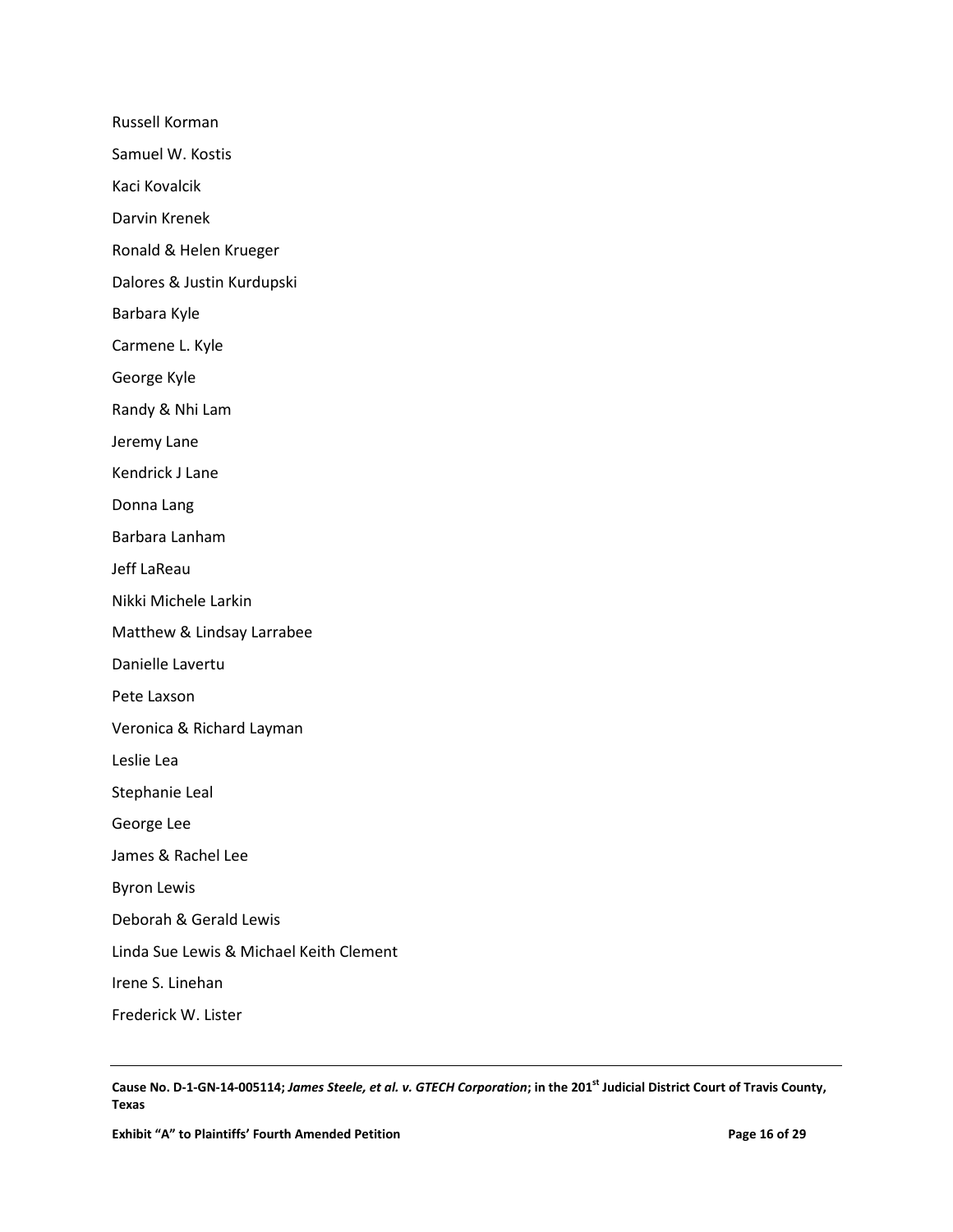Grace Little Margaret L. & Paul A. Lombrano Jan London San Juanita Lopez Yolanda Gomez Lopez & David Lopez Jose Guadalupe & Hortencia Loredo Willie Love & Tasma Greer Ara Love Tarik Lovelace Rufus L. & Rita Lovett Redia & Jerry Lowe Janice K. Lowery Robert W. Lowring Jacqueline S. Lowther & David C. Anderson Daniel Luna Deanne Marie Luna Samantha Luna Vickie Lyons Delfino & Josefina Macatangay Violet Mack Carmela Madarieta Safin Maknojia Sheri Mansfield Sharon Manuel Dennis March Glenda & Armando Martin Amanda M. Martin & Cori Hansen Daniel Martinez Elva Martinez & Roberto de Longoria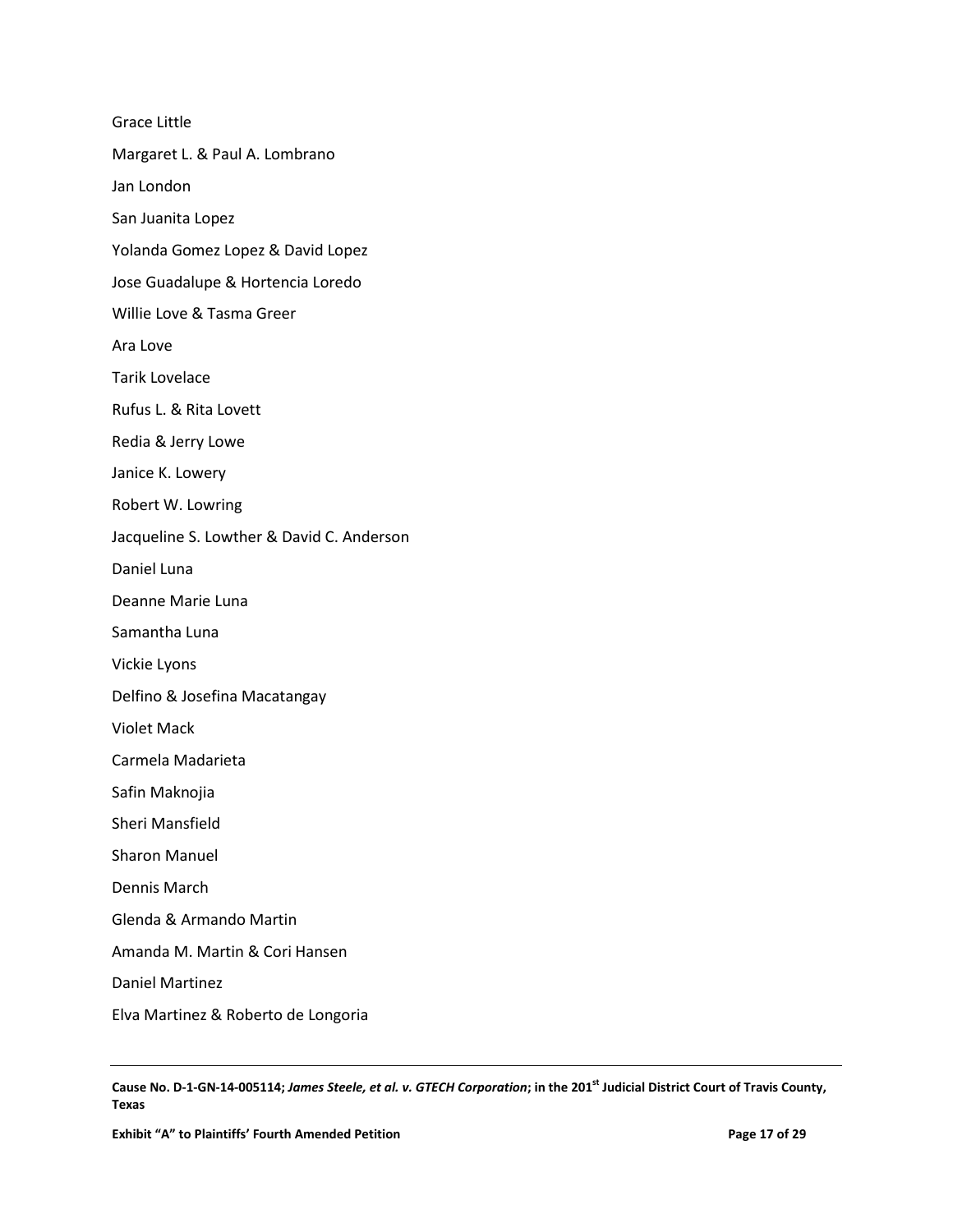Hilda Martinez Jose & Teresa Martinez Linda T. Martinez Melissa Martinez Nora Martinez Ramiro & Sylvia Martinez Veronica Matas Andrea Mayes Lee G. Mayes Marcus & Sondra McCarty Pam McClendon Cedric & Evelyn McClinton Kenny McClure Connie McComb Denise McCoy Walter Dale McCulley Russell W. McDaniel Sean & Melissa McDermott Kenneth & Clorine McGowan James Robert McIntire Jason McIntire Rosemary & J J McKeller Allen McNeal Denise McNeal Laquisha McQueen Cornelius McShan Shahinur MD Rahman Chanda M. Meadows

Lupe Campos Medina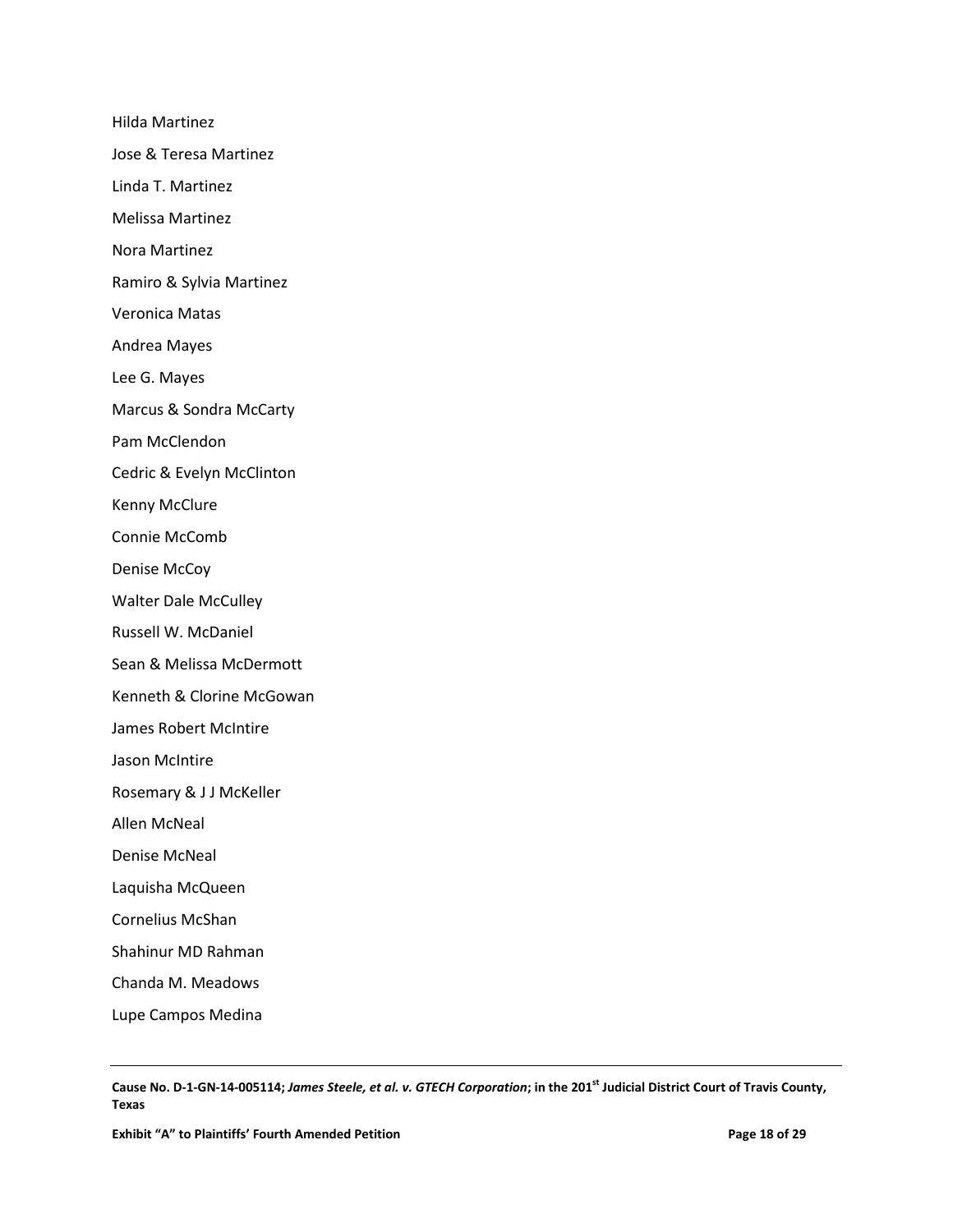Rebecca & Jenaro Medrano Maida & William Melendez Guadalupe Melgoza Arthur B. & Calletana Mendez Jacob Mendez Juan F. , Jr. & Virginia S. Mendoza Cynthia Merritt Jammie Meshburn Lacey Metker & Brian Brown Rebecca Meusel Kenneth Middleton Ken & Charma Migas Brian & Lauren Miller Melody F. Miller & Bill L. Miller, Sr. William Mings Matthew Minshew Oscar & Adys Mirabal Thelma Faye Mitchell & Willie Z. Mitchell, Sr. Shirley M. & Paul Mitchell John Mitschke & Kathy McMorrow Yasmin Mohammad Nestor Daniel Molina Joseph Monroe Jeanne Moore Kim & Phil Moore Michael Moore Penelope & Glenn Moore Marina Morales Israel Moraza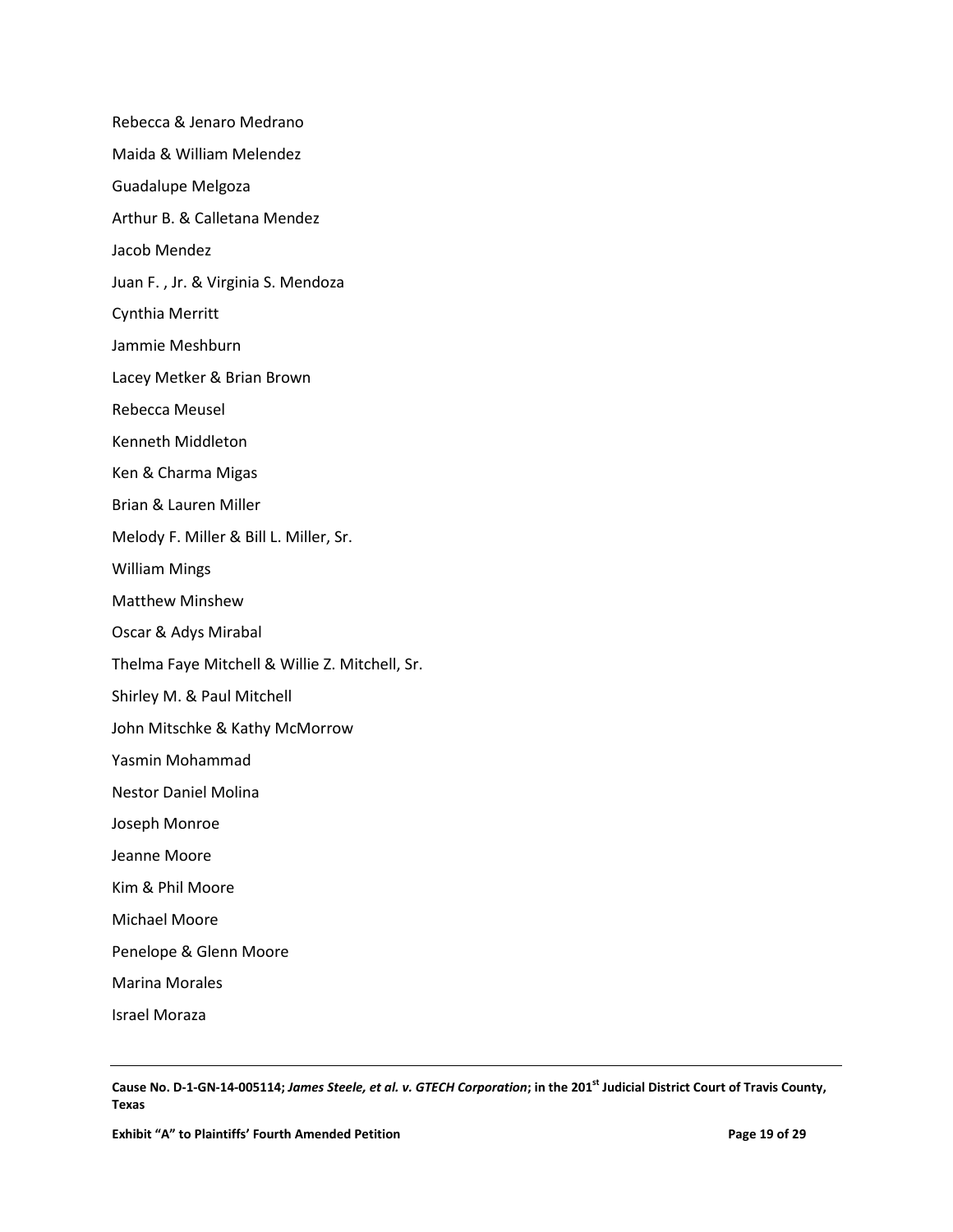Victor & Sandra Moraza Nathaniel Morris Megan Moss Andre & Latrice Moten Robert & Lorena Mottu Jason Mouton Judy Mouton Gary & Rosemary Muenchow Michael J. Mulcahey Regina & Paul A. Mullings George L. Muniz, Sr. & Janie L. Muniz Maria DelCarmen Munoz Ricardo Munoz, Jr. Catherine Murry Mohammad M. Musleh Adrienne & Michael Myers Ronald & Christy Myers Ted A. & Linda A. Myers Jose Luis & Noemi O. Nanez Elvis Navarro Ronald Neal Ryan Neff Tracy & Rebecca Neil Edward & Dahlia Nicholos Helen Nickerson Mattie Nickerson Stephen Nordyke Dana Norton & Daniel Carey Brenda Nunez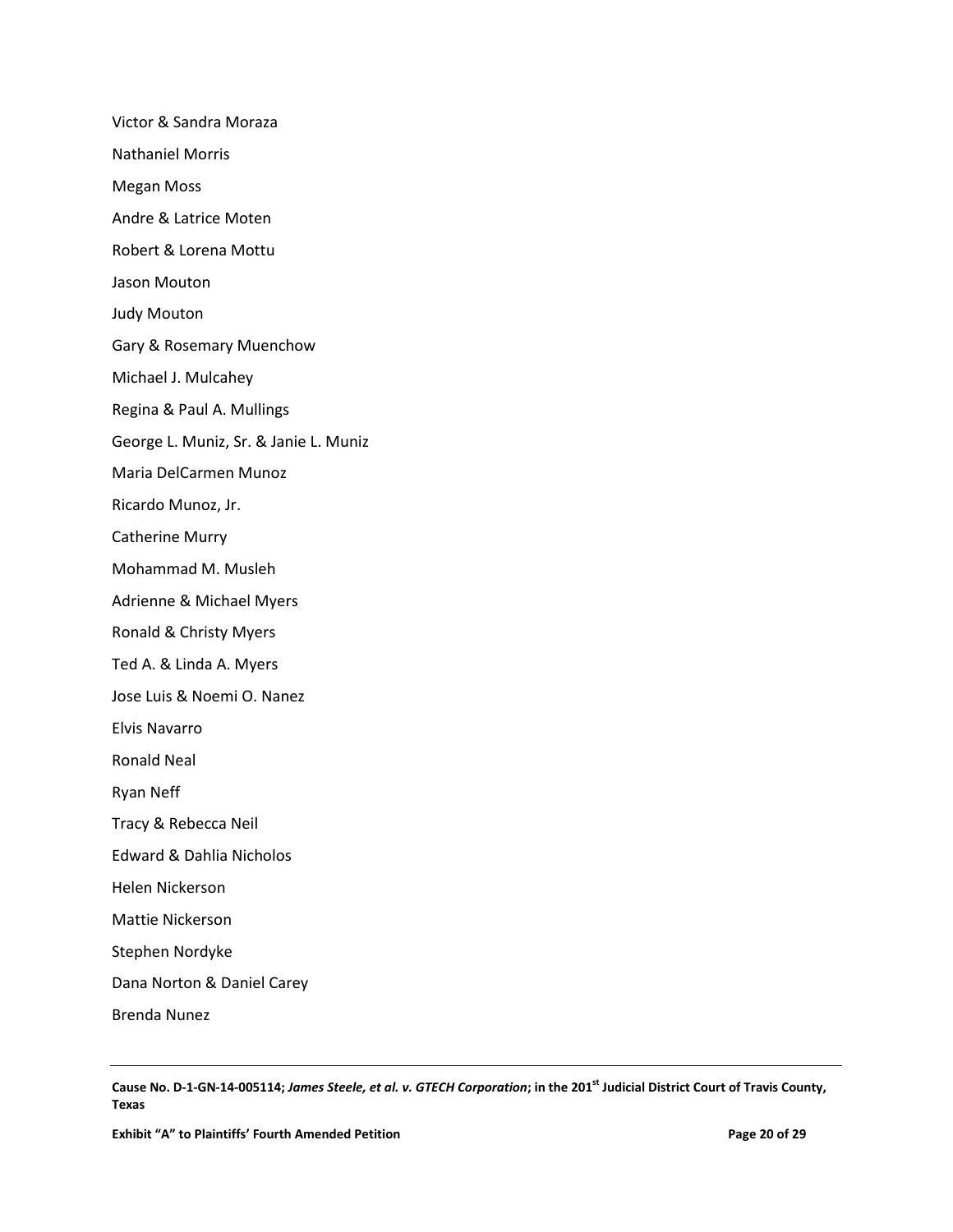Nereyda Ochoa Joel Olson Kyle Patrick Oneil Albert Orosco, Jr. & Mary Lou Orosco Selena Orozco Richard Orozco, Jr. Holly Orum Michael & Latoya Owens Aaron & Robin Oyler Gabriel Padilla Braulio & Clarissa Padron David Palmer Pamela Parham Lenella Parks Nevin Parson Kunal & Priyal Patel Kathryn Patterson Renee & Robert Brent Patterson Lawrence Paye & Famatta Jebbeh Paye Leticia Marie Pecina Mark & Shannon Pena Alma Perez Cristina Perez Laura Bettina Perez Tony Perez Matthew Perez Virginia M. & Dario Perez Taunya Perry & Wash Sellers, Jr. Vincent Pham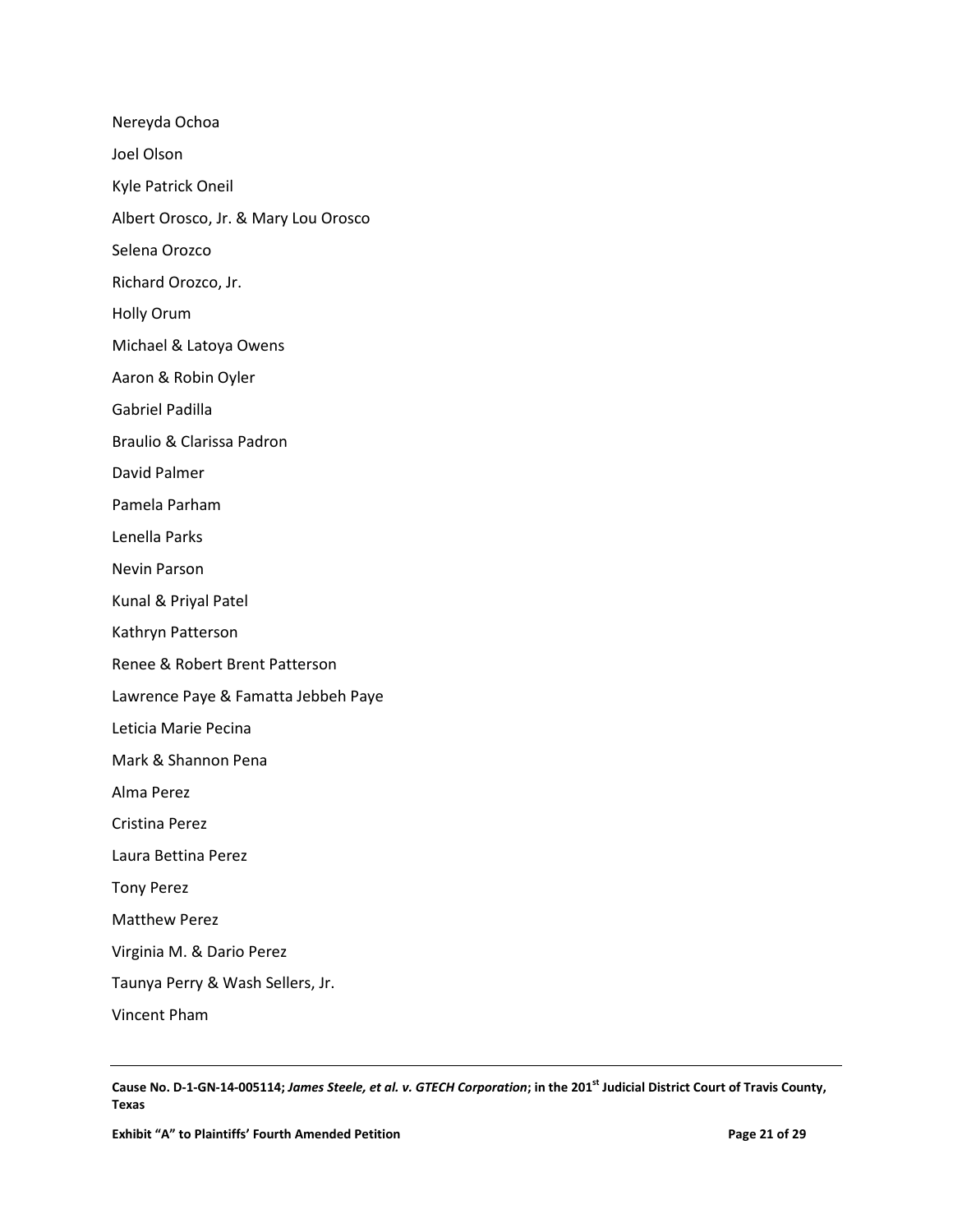Shekita Phillips Stephen Mark Phillips Bobby, Jr. & Cheryll Jean Phillips Adolio & Bertha Pinales Charles & Yolanda Plata Ashley Poblete Diane & John Poglajen Mark Pollack Aaron Porras Clyde Powell David & Roseanna Powell Ashlie Pracht & Christopher Ansley Sharon Prejean Sigamone Price Daisy Veronica Quintanilla Julieta Quintana Rhonda Rabren Carol Loretta Rainey Jordan Rajama Zenobia Denise Rambo Blanca C. Ramirez Patricia Ramirez & Juan C. Rodriguez Janice M. & Victor Randall Lolita Christina Wallace Randall Bryan S. & Monique Rector Ricky J. & Teresa K. Redding Alfred & Deadra Reed Julie Reed Alberta Reinbold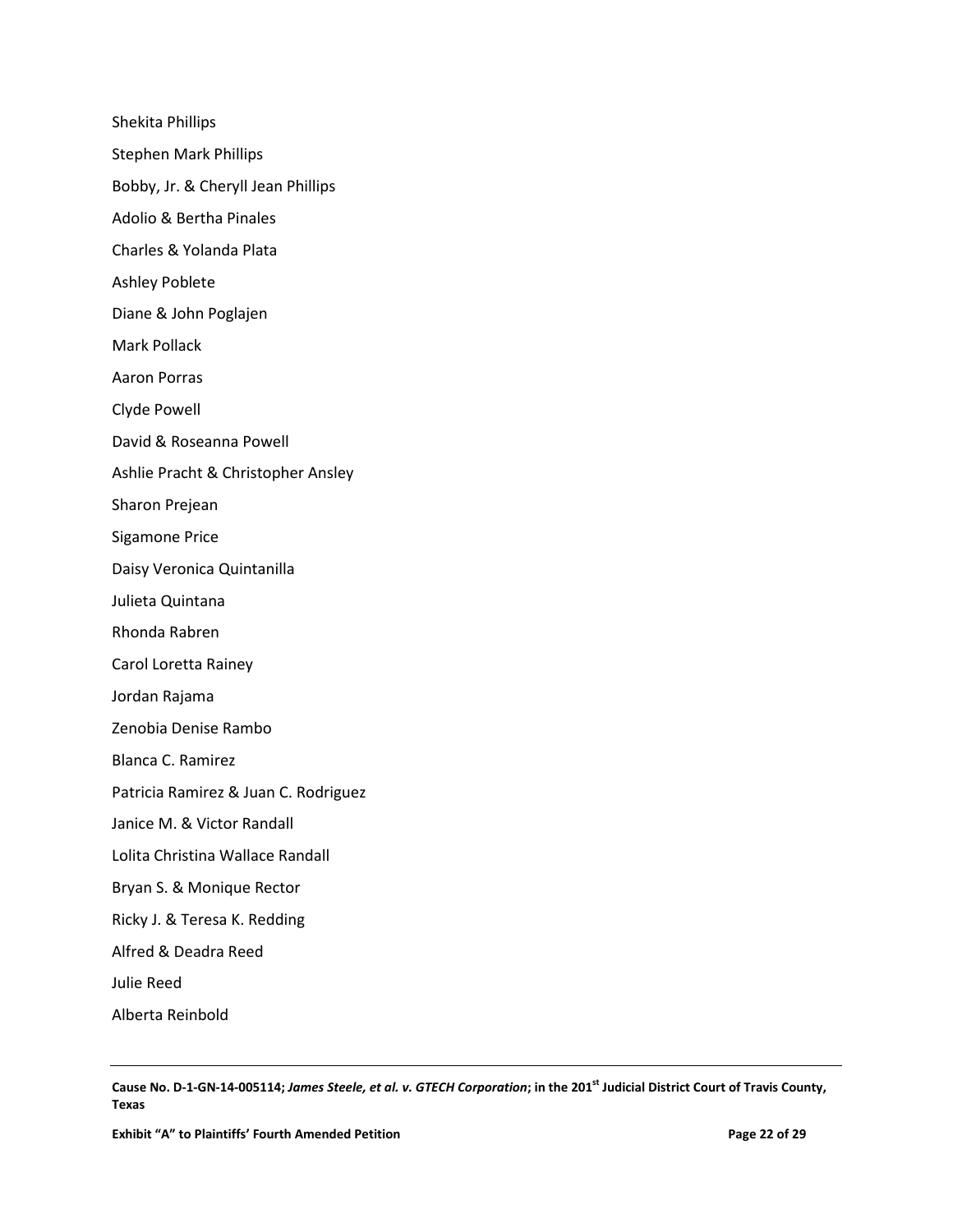Cary & Donna Reynolds Jimmie Reynolds Billie Rich Lorin Richardson Kim & Joanie Richter Cecilia Ellen Ridgeway Aisha Riley Kristine Rios Juan, Jr. & Melissa Rios Merlene Roberts Annette Robinson Cynthia D. Robinson Harrison T Robison Blanca S. Rodriguez Dora E. Rodriquez Jesse T. Rodriguez Jose Rodriguez Michael J. Rodriguez Tamiko D. Rodriguez Victoria Rodriguez Laci Rogers Mary Roten Ryan Rule Michael Rutherford Claudia & Ramiro Ruvalcaba Terrell Sadrick Juan Saenz Raul & Blanca Hilda Salazar Roderick Samples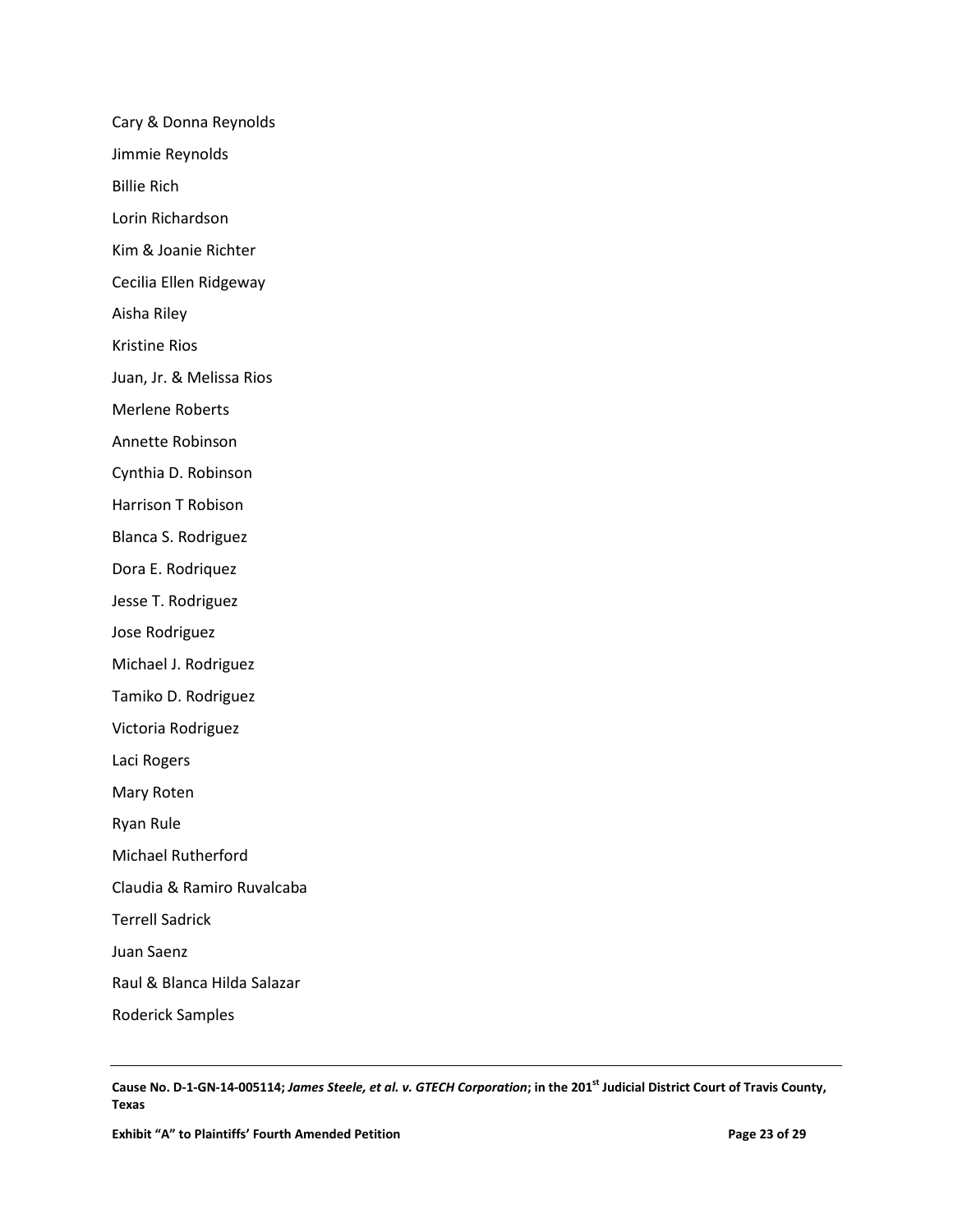Terry & Linda Samples Donna Samuel Bernardo & Carmen Sanchez Edward & Alberta Sanchez Jason Sanchez Jose Sanchez Juan D. Sanchez Katharina Sanchez Janet Sarpy Frederick D. Satchell Vennie Iris Savia Schonda Schannon Peggy A. Scharfe-Tufts James Wayne Schulte Denise Schulze Darrell Scott James N. Seguin & Olivia M. Benavides Terry L. Seidl Sarita Sharma Chrystal & Adrian Sheffield Mary Shelton Debra A. & Howard Shelwood Janet Sheppard Jason Shriver Chaz Simmons Denovis Simmons Terry & Diane Sivadge Jacob Cole Skains Anton J. & Donna Skell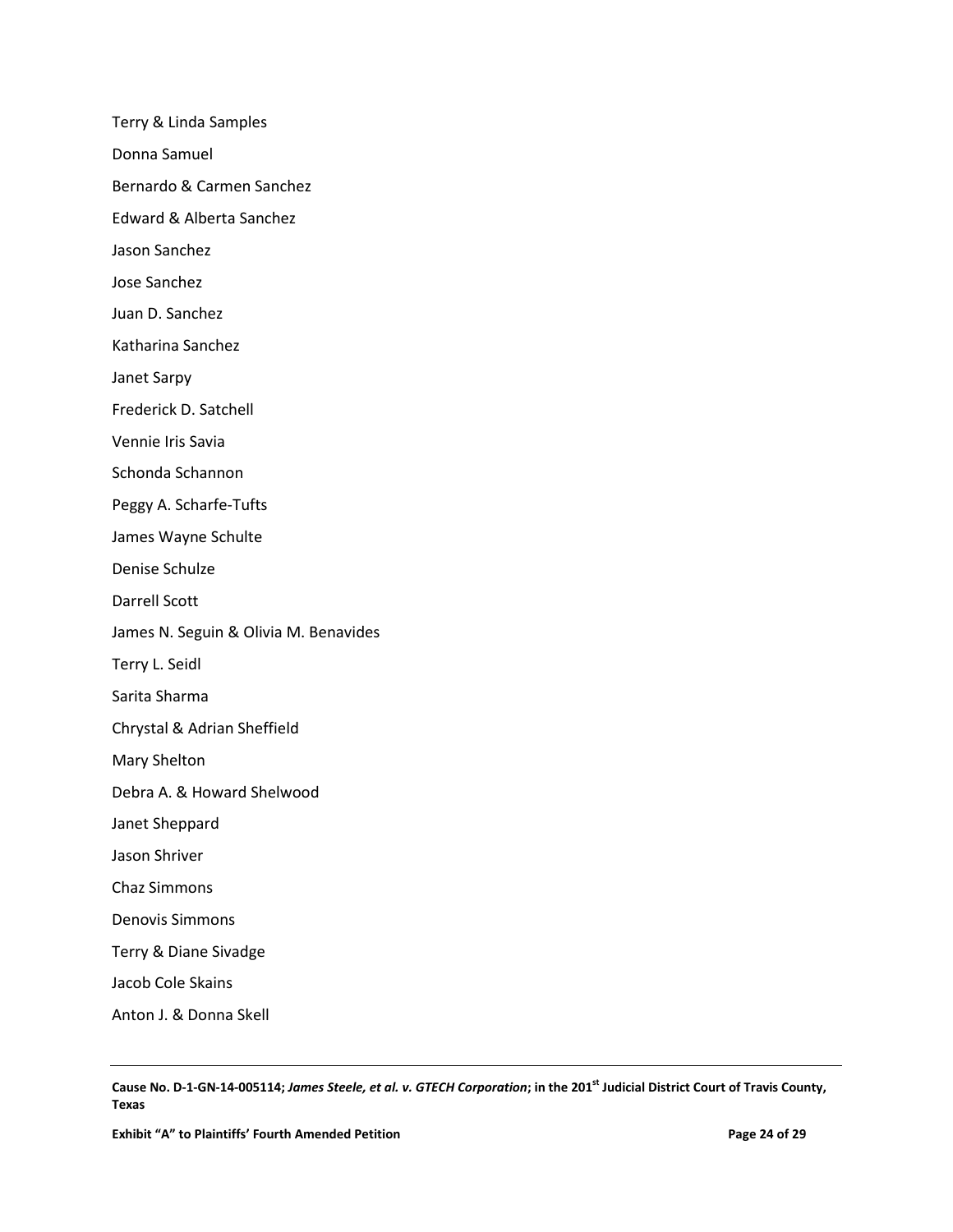William Slater Donald & Natausha Slaughter Andrew Peter & Sandra J. Slovak April Smith Eric Dinell Smith Georgette & Matthew Smith Jason G. Smith & Cassandra Tabion Jerome & Debra Smith Lance Smith Patrick Smith Ratisha Smith Tammy Smith Willie Smith Barbara Sosa Christopher John Sotelo Ron & Carolyn Sparks John Spears Lisa Spinks Timothy Standfield & Charlott Holt Jason & Liria Staton James & Geraldine Steele Terry Stevens Betty & William Stevenson Perryce Steward Sharon Stinnett & Otis Shores Don & Mary Ann Stone Cynthia Stricklin Alvin W. & Susan Sullivan Diane Sullivan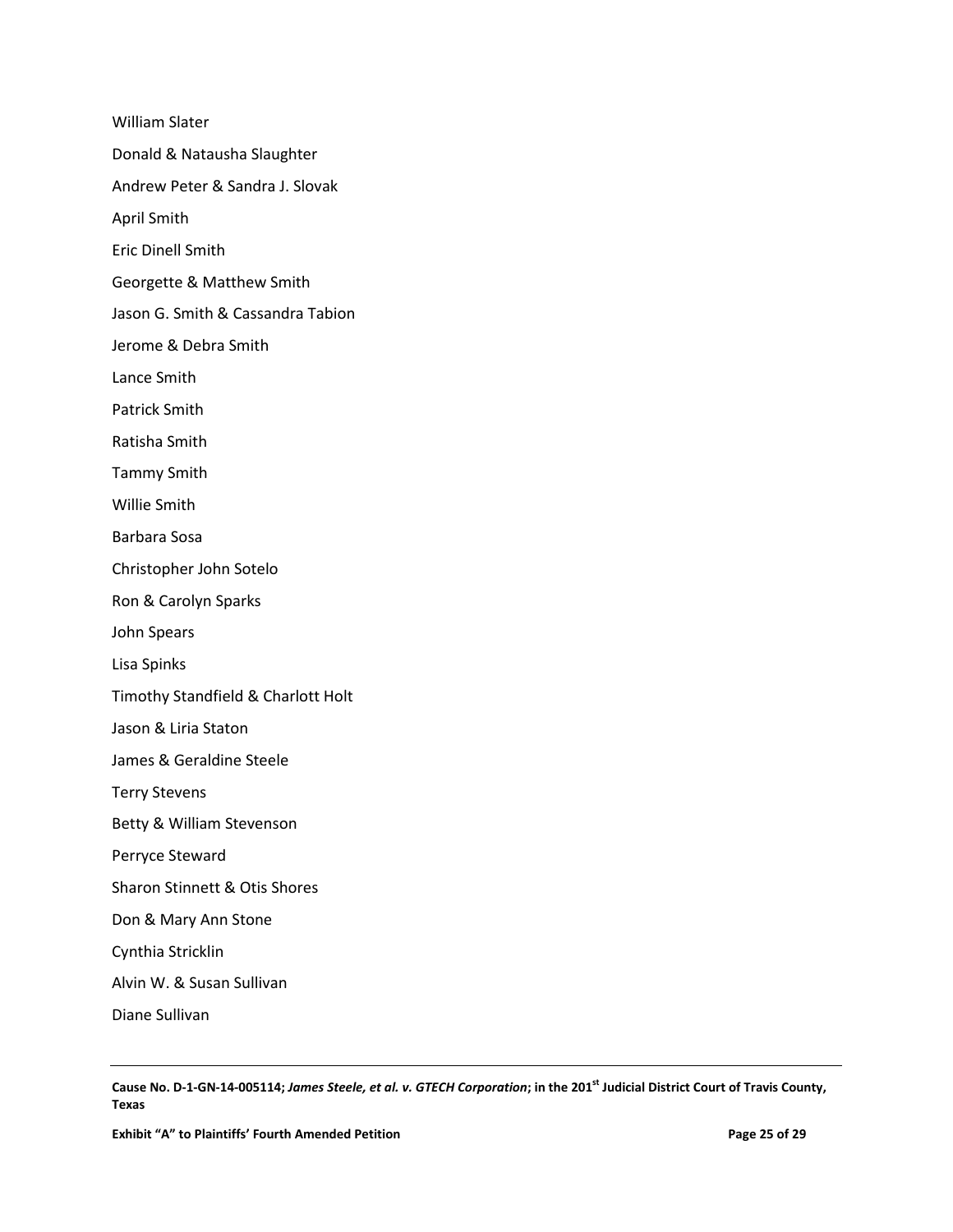Tyler Sullivan Nebahat Sungur Maryon Talton Cerol Taylor Clay Taylor Cory Taylor Roderick Taylor Trevor Taylor Rhonda & Robert S. Taylor-Carrignan Robbie Teague Tracy S. Teague Natalie Terry Drake Thais Frances Thomas & Otha Thomas Leroy Thomas & Rose Payton Lisa Thomas Ronald Thomas Robert T. Thomas Robert Thomas, Jr. Shoneta Thomas Shirley M. & John M. Thompson Tommy & Sandy Tidwell Ashley Tijerina Derrick Torres Juan Torres Rufina Torres Jose Antonio Torrez Jose Trevino & Juanita Gutierrez Muluka Tsegay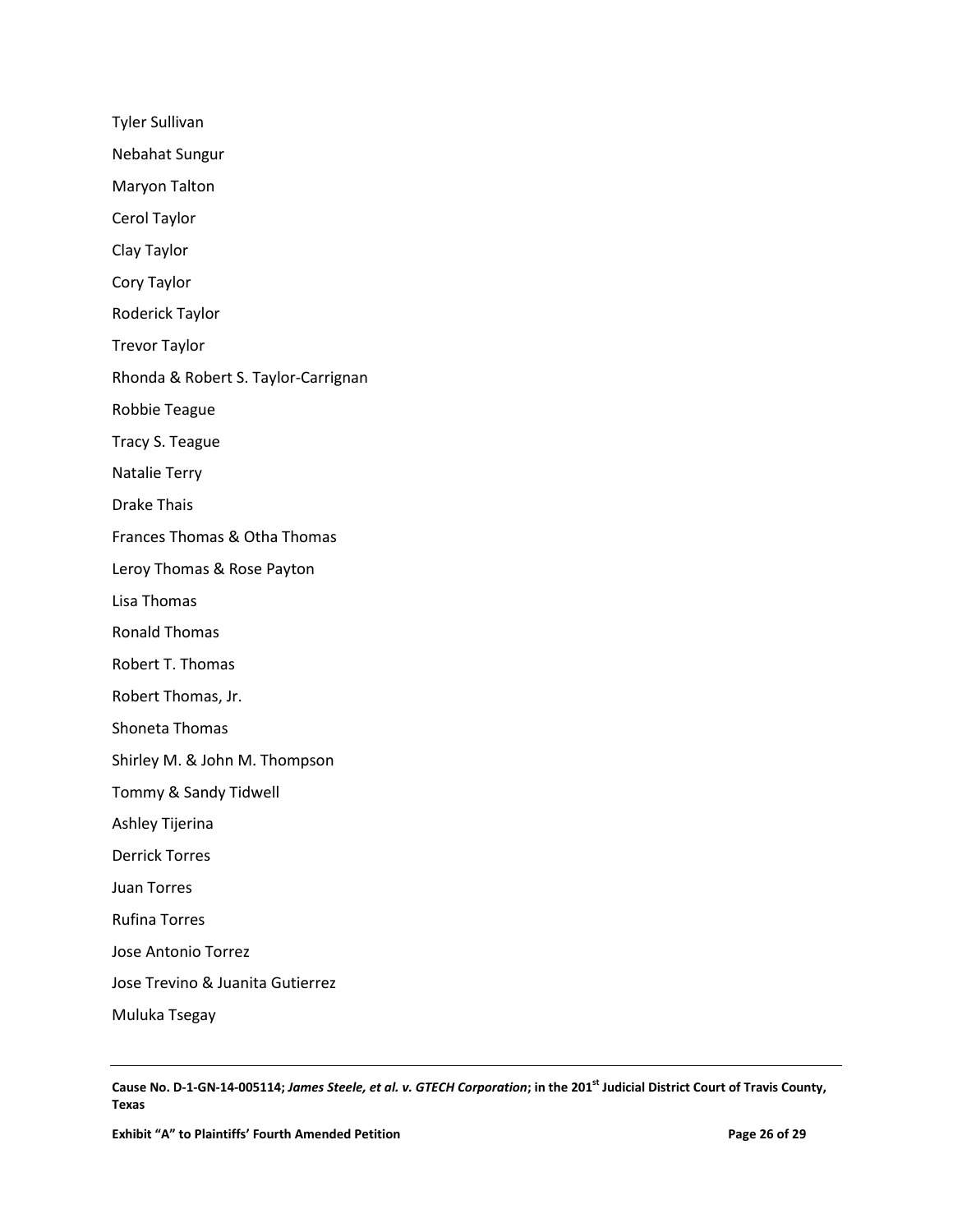Pamela & David Turbeville Lee Anna Turner Jeffrey Scott Tyson Rosemary & Christian John Ulrich Eloy J. & Diana R. Uresti Elizabeth & Hector Valadez Pascual & Delia Valdez Sara & Jose Valdez Alma L. Valle Ivy Vallee Lindsay Valtierra Gary Van Ausdall Sylvia & Domingo Vargas Angelica M. Vasquez Anna Lisa Vasquez Marcus & Tiffany Vasquez Santos M. Vasquez, Jr. Lenny Vega Sheri Vela Donald, Jr. & Jill Vermeulen Latricia Vessel Mandy & Casey Vidaurri Jesus Villanueva Kelly (Joe) & Mary Villarreal Wesley & Kim Vonheeder Delores A. Wade Bryan & Crystal Wainwright Deborah & Sitman Wainwright Sitman & Kara Wainwright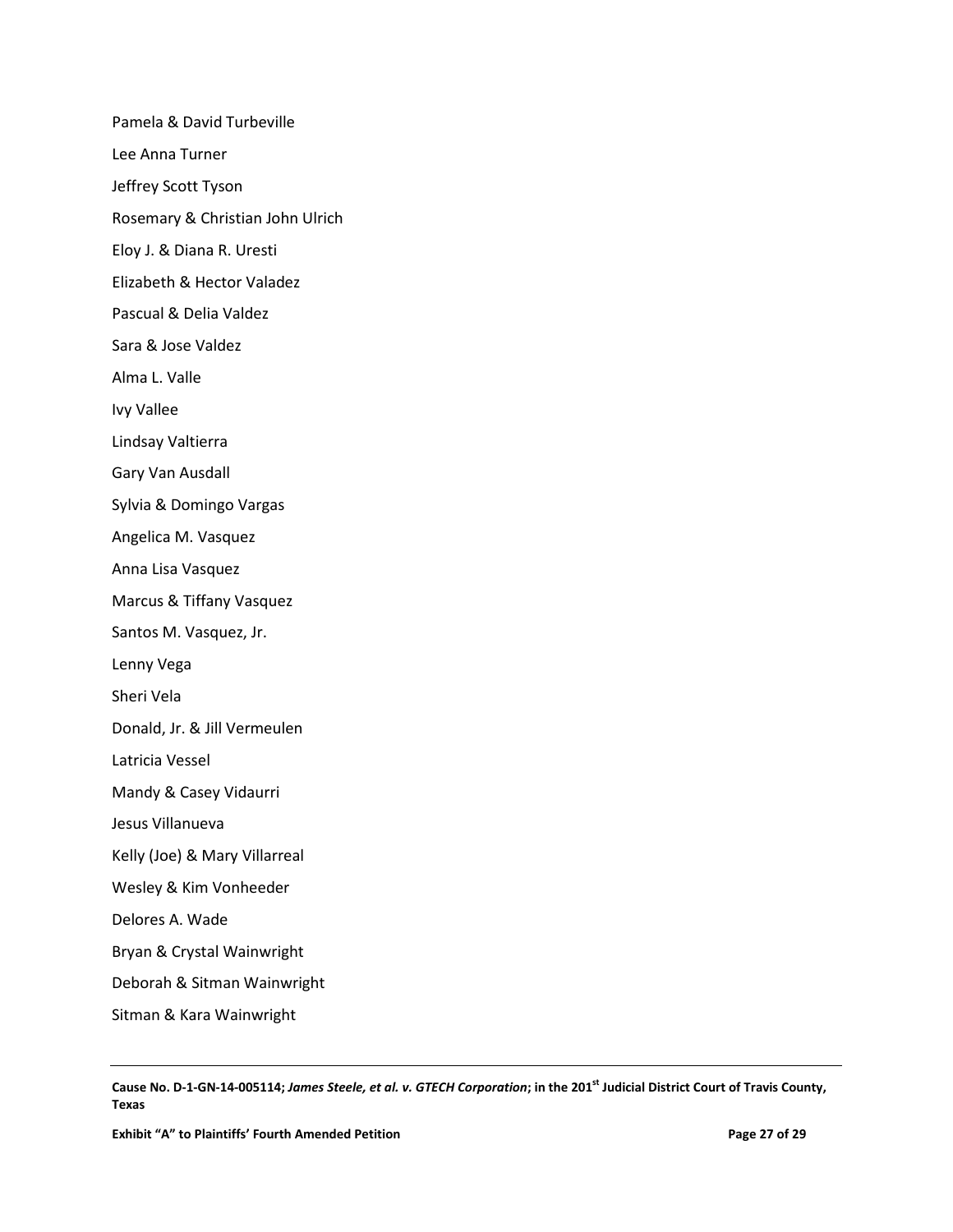Sonny & Vanessa Wainwright Phyllis Waldrop John & Stephanie Shell Walker Ruby & Carl Ambrose Walker Vanessa Jenkins Walker Arthur G. Walker, Sr. Jonita Rene Ward Harry H. & Barbara A. Wardell Dane & Emma Warren Stacey Warren Larry Washington Robert E. & Carolyn R. Washington Wilmer Washington Jacquelyn & Kenneth Watts Tamika Watts Jeff & Deanna Way Yvette Webber Cynthia Werner Barbara West Jay & Terry West Jennifer West Yolanda Wherry Dan & Debra White Jackie White Warren & Pam White Gary & Sharon Whiteley Travis Widemon Dave & Jennifer Wigen Bryce Wilhite